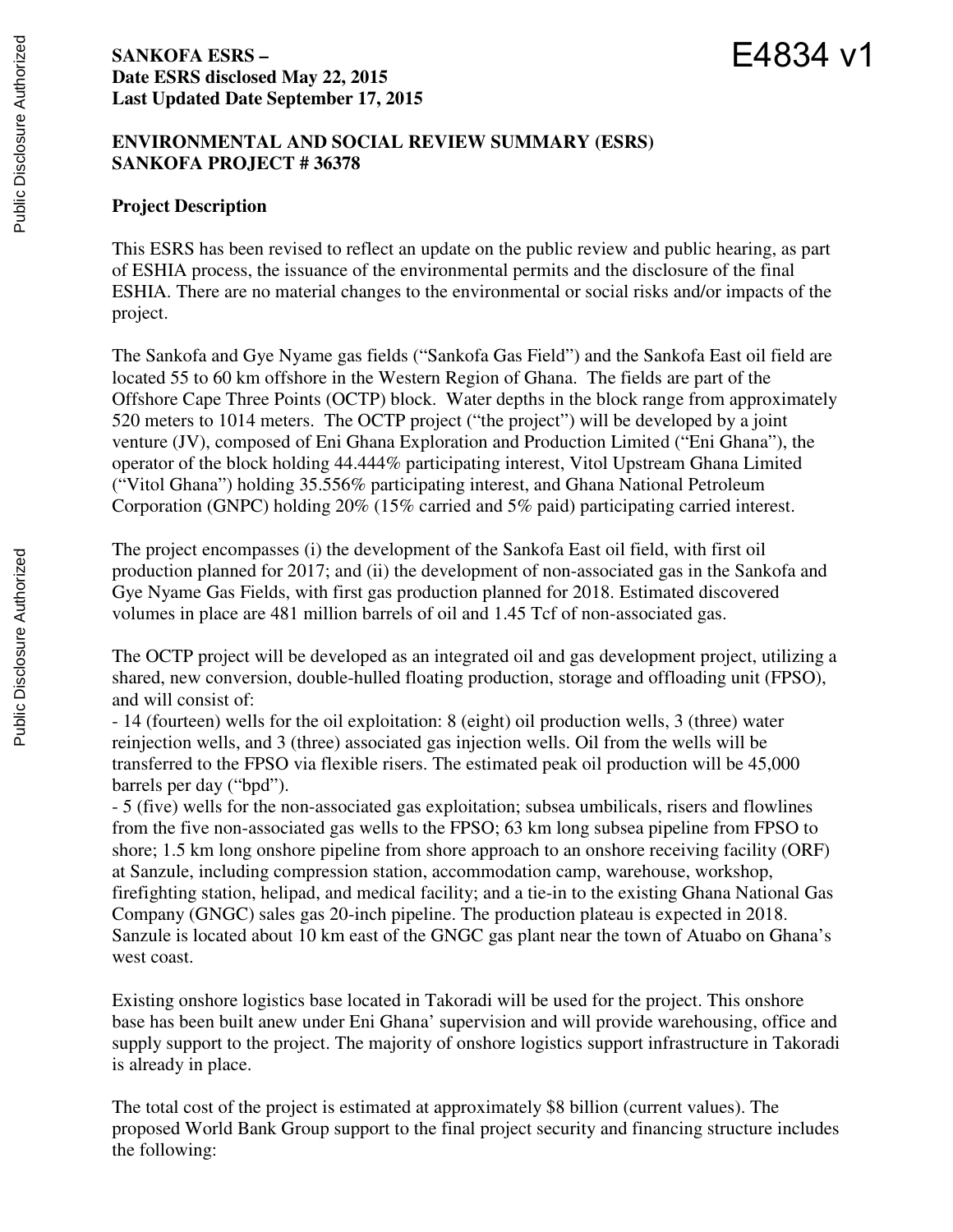1) World Bank (IDA) Guarantees to support the gas development;

2) MIGA guarantee against the risks of transfer restriction, war and civil disturbance, expropriation, and breach of contract on behalf of commercial lenders (yet to be identified) to cover non-shareholder loans to Vitol Ghana in support of the gas field development; and 3) IFC loan as part of a debt financing package for Vitol.

# **Overview of IFC's Scope of Review**

WBG's Environmental and Social Due Diligence for this project consisted of appraising technical, environmental, health, safety and social information submitted by Eni Ghana and Vitol Ghana, including the following:

- Environmental, Social and Health Impact Assessment (ESHIA) for the development of the Sankofa East Oil Field (Phase-1), issued for submission to authorities and dated January 2015, and the draft ESHIA for the development of the Sankofa Gas Field (Phase-2), dated March 2015; - Available project E&S information, including environmental and social baseline reports, Stakeholder Engagement Plan (SEP), stakeholder registers, project background information document, Health Safety and Environment (HSE) Plan, draft Development Drilling & Production Operations Oil Spill Contingency Plan, and Waste Management Plan; - Eni Ghana's HSE Integrated Management System (IMS) and relevant Eni corporate-wide policies and Management System Guidelines (MSG);

- Eni Ghana's human resources (HR) and procurement management procedures and practice; - Vitol Exploration and Production (Vitol E&P), which is Vitol Ghana's parent company, and Vitol Ghana HSE policy statements and management system, including management plans associated with offshore drilling operations carried out for Sankofa-1A exploration well.

IDA and IFC environmental and social (E&S) specialists conducted a site visit to the area of the project in January 2015 and met with senior management and technical staff of Eni Ghana, Vitol Ghana and Vitol E&P, deputy executive director and senior program officers of the Ghana Environmental Protection Agency ("Ghana EPA" or "EPA") and representatives of the community of Sanzule where the ORF will be located. Prior to and after the site visit, several meetings and conference calls were held with Eni Ghana and Vitol staff responsible for the environment, health and safety, human resources and corporate social responsibility.

This Environmental and Social Review Summary was jointly prepared and disclosed by IDA, IFC and MIGA.

# **Identified Applicable Performance Standards**

*While all Performance Standards are applicable to this investment, IFC's environmental and social due diligence indicates that the investment will have impacts which must be managed in a manner consistent with the following Performance Standards:* 

PS1 Assessment and Management of Environmental and Social Risks and Impacts

PS2 Labor and Working Conditions

PS3 Resource Efficiency and Pollution Prevention

PS4 Community Health, Safety and Security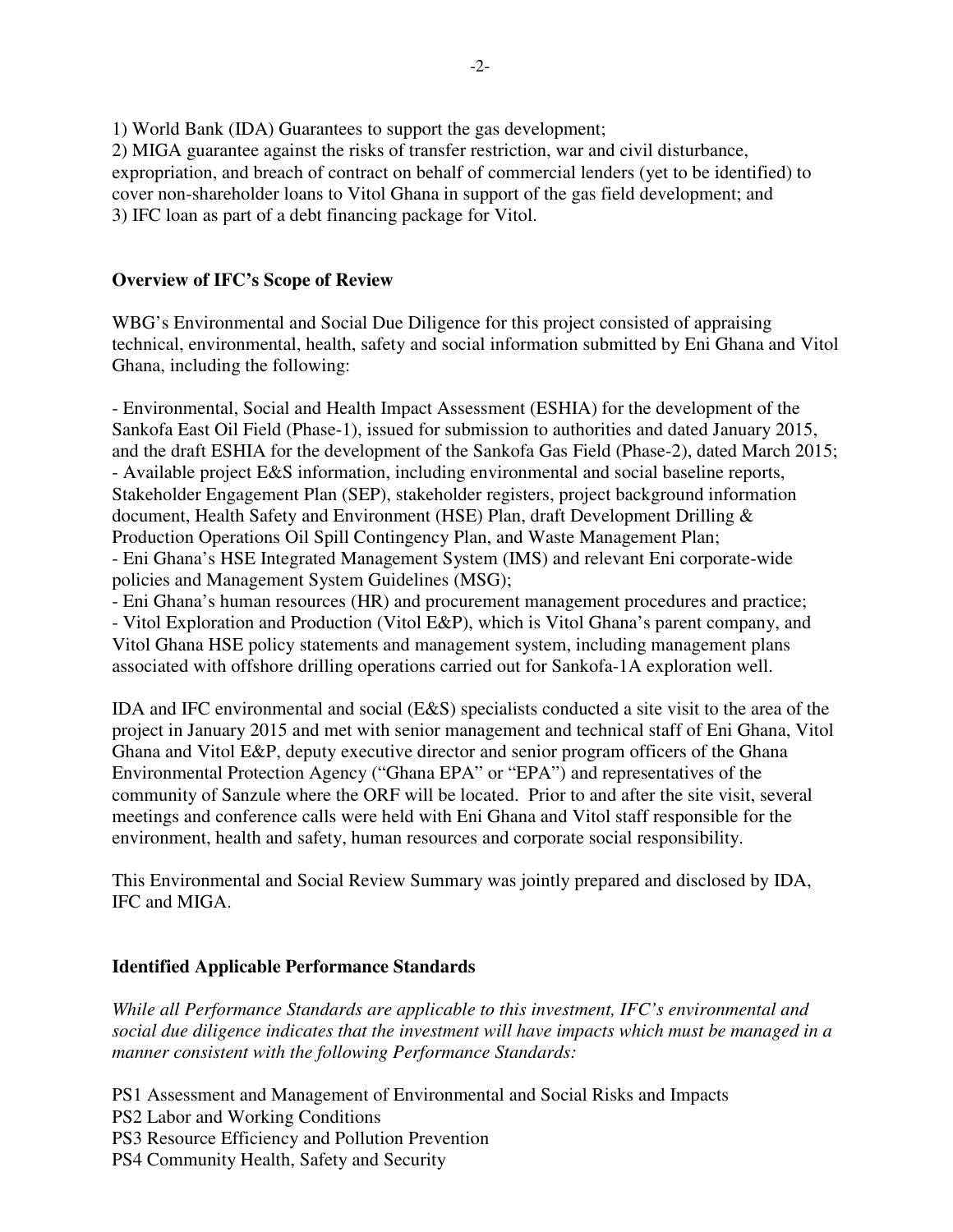PS5 Land Acquisition and Involuntary Resettlement PS6 Biodiversity Conservation and Sustainable Management of Living Natural Resources

PS7 Indigenous Peoples is not considered relevant for the project as people in the nearest communities are not considered Indigenous Peoples for the purposes of the application of PS7. The project is not expected to affect any known cultural heritage features and therefore PS8 is not considered relevant. In particular, through public consultation, the ORF concession boundaries were modified to avoid one culturally important site which was identified during baseline surveys – a cemetery used by the local royal families (approximately one acre in size) in the proximity of the pipeline right-of-way. A Cultural Heritage Management Plan will be prepared as a sub-plan to the ESHMP, to include measures to ensure that the cemetery is not disturbed during construction and production operations, and a chance-finds procedure to address cultural heritage that might be discovered during site clearance, grading and excavation.

WBG Environmental Health & Safety (EHS) Guidelines that are expected to be applicable to this investment include:

General EHS Guidelines EHS Guidelines for Offshore Oil and Gas Development EHS Guidelines for Onshore Oil and Gas Development

The IDA project meets the criteria in Operational Policy 4.03 Performance Standards for Private Activities for application of the Performance Standards, in that it will be designed, constructed, operated and owned by a Private Entity (the JV) and is productive and necessary to meet Ghana's development objectives; the JV (and in particular Eni Ghana) is fully responsible for identifying, assessing and managing the environmental and social risks associated with the project; and the JV has recognized capacity to identify, assess and manage those risks.

*If IFC's investment proceeds, IFC will periodically review the project's ongoing compliance with the Performance Standards.* 

#### **Environmental and Social Categorization and Rationale**

This is a category A project according to the screening criteria in IDA's Operational Policy 4.03, IFC's Environmental and Social Review Procedure, and MIGA's Policy on Environmental and Social Sustainability (2013). Categorization has been assigned due to inherent sector risk largely linked to development drilling and operation phases, including the risk of a significant accidental event such as an explosion, oil spill or well blowout, worker health and safety, as well as to risks and impacts on community livelihood associated with economic displacement for the construction and operation of the pipeline landfall and shore-based facilities.

#### **Environmental and Social Mitigation Measures**

*IFC's appraisal considered the environmental and social management planning process and documentation for the project and gaps, if any, between these and IFC's requirements. Where necessary, corrective measures, intended to close these gaps within a reasonable period of time, are summarized in the paragraphs that follow and (if applicable) in an agreed Environmental*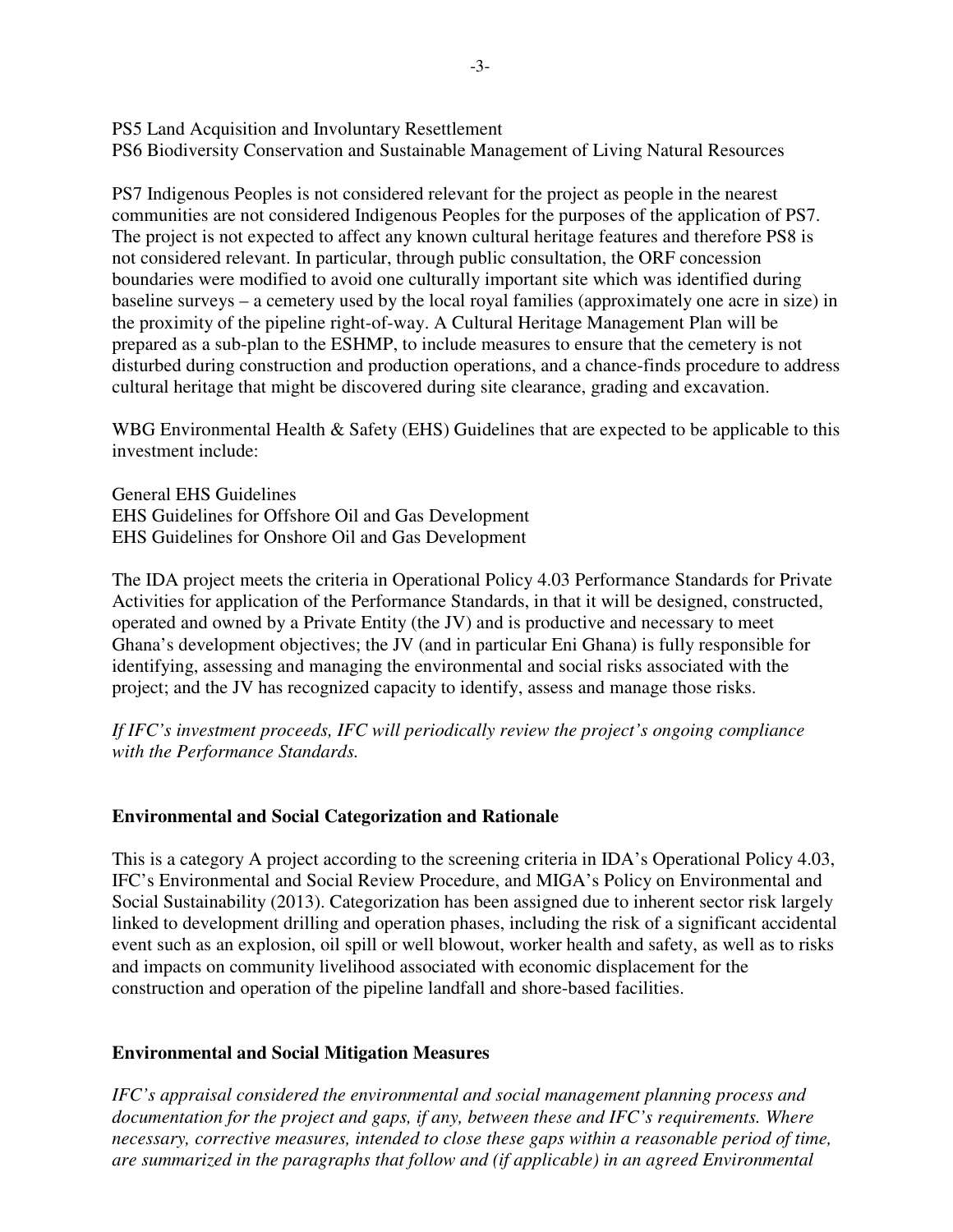## *and Social Action Plan (ESAP). Through the implementation of these measures, the project is expected to be designed and operated in accordance with Performance Standards objectives.*

Eni Ghana has conducted E&S impact assessments and has identified E&S risks. Eni Ghana has presented plans and measures to address the identified impacts, such that the proposed project is designed to comply with the following environmental and social requirements: 1) the host country laws and regulations; 2) the Performance Standards; and 3) the applicable and relevant WBG environmental, health and safety guidelines. While Vitol Ghana is not the operating partner in any particular operation or activity, the company has provided assurance to IFC that it will use its reasonable endeavors to bring into effect the aforementioned measures by exercising its contractual voting rights under the relevant joint operating agreement measures. All references in this document to IFC and MIGA requirements, to the project taking any action are to be construed as references to Eni Ghana acting as operator and on behalf of the partner group, and to the lenders financing Vitol Ghana using their contractual rights under the loan documentation to cause Vitol Ghana<sup>1</sup> (using its reasonable endeavors, to the extent possible by exercising its contractual voting rights under the joint operating agreement) to ensure that the project takes such action.

PS 1 - Assessment and Management of Environmental and Social Risks and Impacts

Environmental and Social Assessment and Management System. As the operator of the OCTP block and on behalf of the partner group, Eni Ghana has developed two Environmental, Social and Health Impact Assessment (ESHIA) studies, the findings of which constitute the two Environmental Impact Statements (EIS) required by Ghana EPA for Phase-1 and Phase-2 developments. OCTP Phase-1 and Phase-2 developments were submitted for registration with the EPA in September 2013 and December 2014, respectively. Scoping Reports, included Terms of Reference (ToR), were compiled as part of the ESHIA process in accordance with the regulatory requirements stipulated in Regulation 11 of the Environmental Assessment Regulations (1999).

The OCTP Block Phase-1 ESHIA was submitted to the EPA on 26th January 2015 and approved on 9<sup>th</sup> July 2015. The scoping report for OCTP Block Phase-2 ESHIA was submitted to EPA on 30th December 2014 while the OCTP Block Phase-2 ESHIA was issued on 19th March 2015 and approved on 24th July 2015. Both ESHIAs were disclosed by IFC on 23rd March 2015 under the early disclosure procedures outlined in IFC's and MIGA's Access to Information Policy, and can be found at

http://ifcextapps.ifc.org/IFCExt/spiwebsite1.nsf/0/60279DBD070E6EB685257E110060FFEE?o pendocument. The ESHIAs have been developed consistent with Eni S.p.A's, Eni Ghana's parent company, corporate standard which is aligned with international best practice, based on a set of environmental, fisheries, socio-economic and health baselines and on the outcomes of stakeholder consultation. The ESHIAs meet the requirements of the Performance Standards. Quantitative studies were carried out involving numerical modelling of project emissions to atmosphere and noise at the ORF during operations, underwater noise levels, quantification of project discharges, including cutting discharge and deposition modelling, and modelling of oil spill scenarios.

 $\overline{a}$ 

 $<sup>1</sup>$  MIGA requires in its contract of guarantee for non-shareholder loans that the lender "causes" the project to</sup> comply with E&S requirements.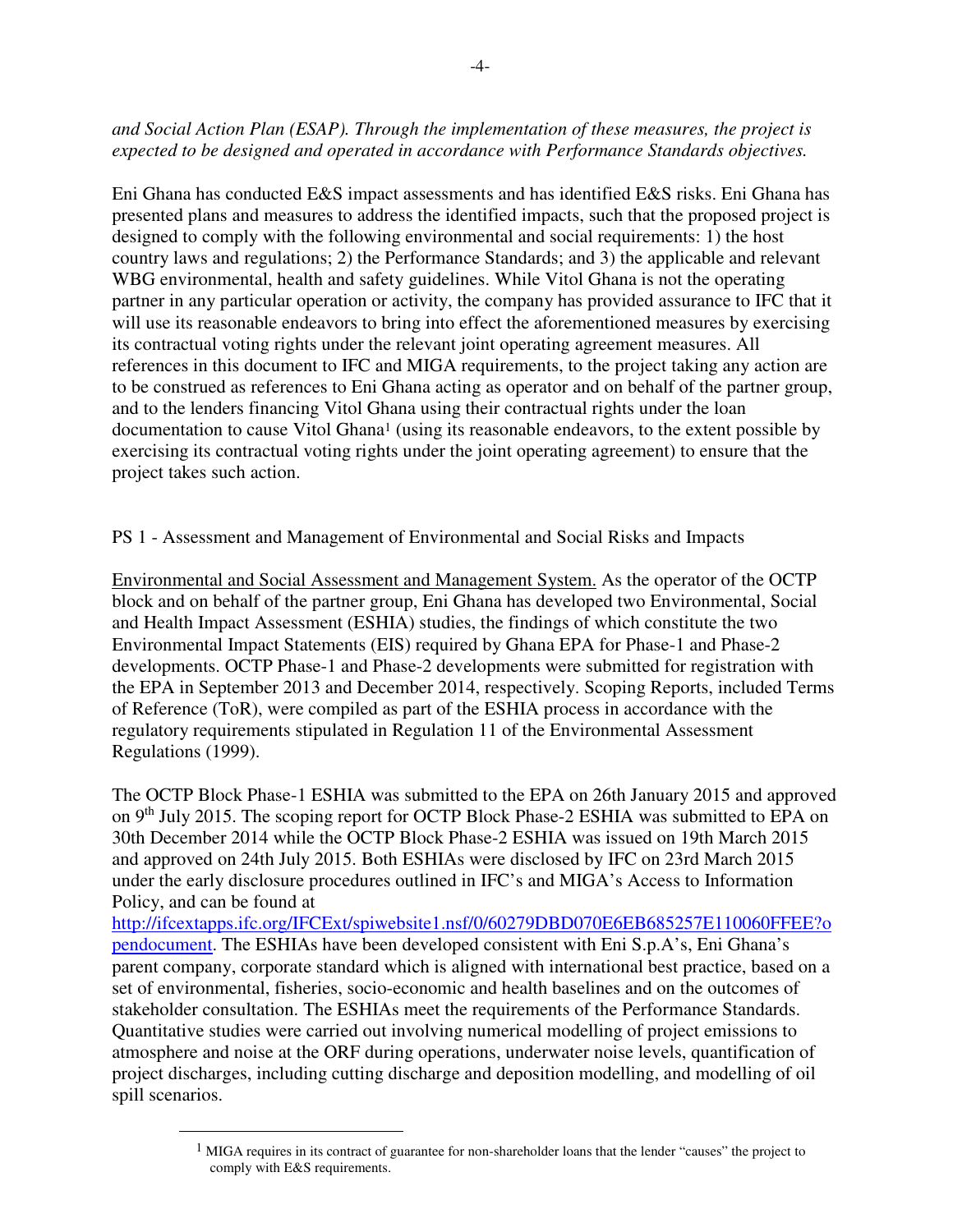The public review and public hearing, part of the ESHIA process, took place from March to May 2015. In accordance with Ghanaian regulations, a series of Public Hearings were conducted integrating ESHIAs of both phases in the capital city of the Western Region Sekondi-Takoradi and in the community of Sanzule, where the ORF will be constructed. The final Phase-2 ESHIA was issued in July 2015. The EPA issued environmental permits for the drilling and development of wells; installation and commissioning of infrastructure of Phase 1, and construction, installation and commissioning of Phase 2 on June 8, July 9 and July 24 2015 respectively. ESHIAs are available in relevant government offices and public places in the project region (such as the Western Regional library) and non-technical summaries were distributed in the Area of Direct Influence of the project. The final OCTP Block Phase-2 ESHIA is disclosed as part of the documentation attached to this ESRS.

Drilling operations, laying of the subsea pipeline, installing the beach crossing of the pipeline at the landfall, installing the pipeline from the beach to the ORF, and clearing the locations for the ORF, base camp and helipad (to be used only in case of medical evacuation) are the main sources of potential environmental impact during construction.

During operation, the most significant event that could affect the marine and coastal environments is a crude oil spill from the FPSO, which handles oil and associated gas from the oil field development as well as non-associated gas from the gas field development, or from the rupture of a flow line from an oil well to the FPSO. Accidental events assessed involve a blowout from an oil well or a gas well, gas leaks, fire or explosion at the FPSO or the ORF or its pipelines. Management of drilling wastes and cuttings, solid waste and hazardous waste, air emissions and noise are measures addressed in the ESHIAs. Risks and impacts identified and relevant mitigation and management measures are described in the relevant sections that follow.

At the corporate level, Eni S.p.A has well-established HSE, Sustainability and Human Resources Policies approved by its Board of Directors and applicable to all operations of the group, its subsidiaries and to its contractors and subcontractors. The Eni HSE IMS is based on a comprehensive set of MSG which cover, among others, HSE management and risk management, energy efficiency, greenhouse gas (GHG) accounting and reporting, environmental monitoring, soil remediation and recovery, water resources management, biodiversity and ecosystems, waste management, health surveillance, stakeholders engagement and community relations, third party monitoring, and crisis and emergency plans. The IMS has been developed and is implemented in accordance with ISO 14001 Environmental Management System and OHSAS 18001 Occupational Health and Safety Management.

Eni Ghana's management system mirrors the corporate IMS and the company has obtained the relevant ISO and OHSAS certifications. The IMS applies to all activities performed by or on behalf of Eni Ghana, including those undertaken in Ghana and contractors' work locations overseas. As described below, consistent with the ESHIA commitment, a number of projectspecific detailed management plans and programs will be developed.

Vitol E&P's HSE Policy includes commitment to achieve the highest standards in health, safety, environmental and community performance, as well as community relations commitments. The HSE Policy has been adopted by Vitol Ghana, committing to respect culture, traditions and livelihoods. At the corporate level, Vitol Group, the ultimate parent company of Vitol E&P, is currently in the process of developing a Code of Conduct and Corporate Social Responsibility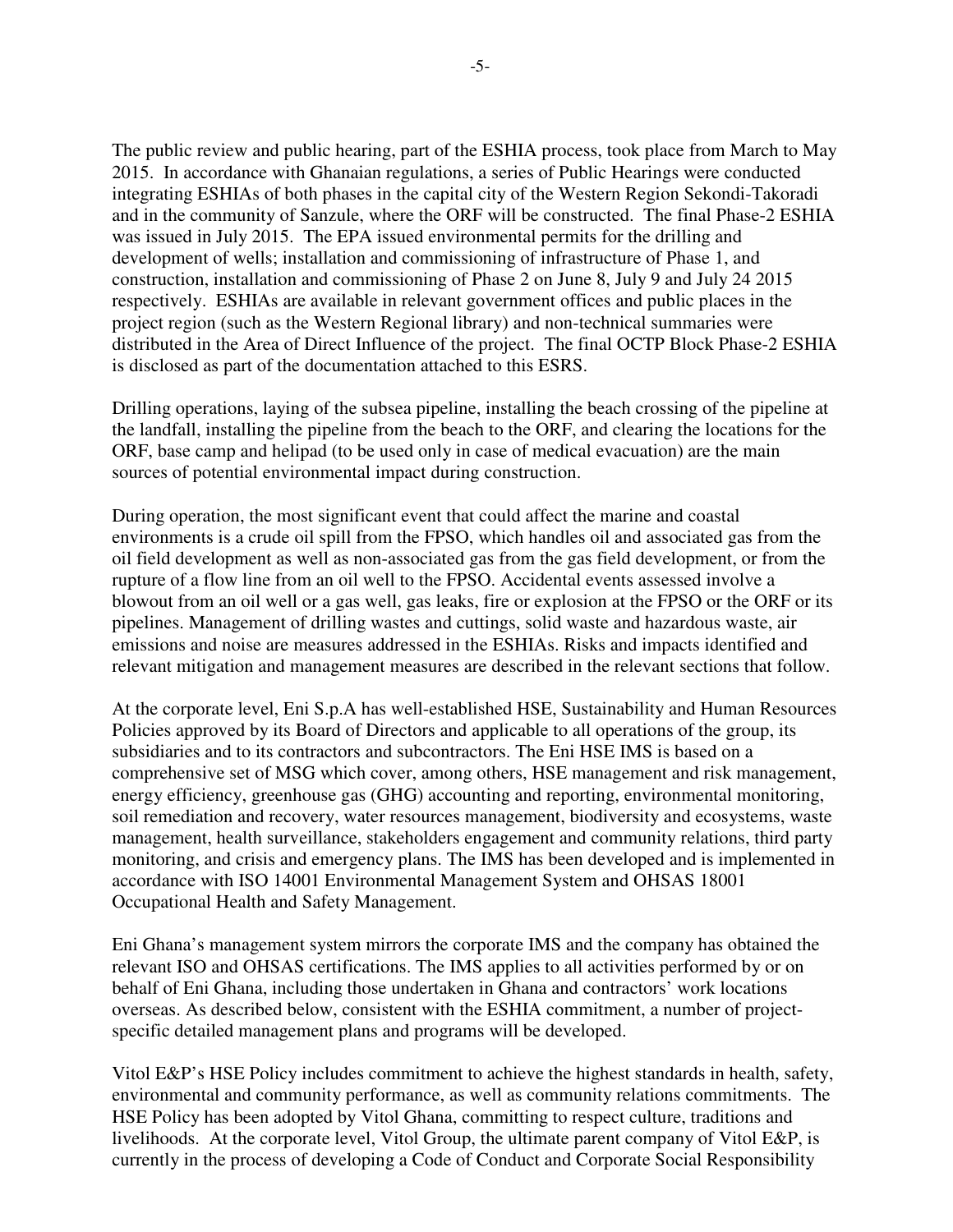(CSR) policy which will be rolled out. The director of Compliance and CSR oversees social management at the corporate level and in all its operations.

Eni Ghana, with the support of Vitol Ghana, will develop environmental and social management plans and procedures as needed (among others Stakeholder Engagement Plan including Grievance Mechanism, Local Hiring and Training Plan, Security Management Plan, Community Health Management Plan, Influx Management Plan, Marine Traffic Management Plan, Traffic Management Plan, Livelihood Restoration Plan, Land Acquisition and Compensation Framework, Fisheries Management Plan, Cultural Heritage Management Plan, in addition to the Biodiversity Management Plan) to meet the objectives of the Performance Standards as indicated in the following sections, and incorporate those plans and procedures into an integrated Environmental and Social Management System.

Management Programs. A framework Environmental, Social and Health Management Plan (ESHMP) for the project is described in the Phase-2 ESHIA. On behalf of the OCTP partners, Eni Ghana has been appointed as the OCTP project operator and is ultimately responsible for the management and supervision of all project activities. The framework ESHMP describes the structure and processes that will be applied to development and production activities to assess and monitor compliance and effectiveness of the mitigation measures. The elements of the framework plan will be taken forward and incorporated into an integrated ESHMP that will be implemented in order to deliver the project environmental, social/health regulatory compliance objectives and other related commitments. The integrated ESHMP will be a component of Eni Ghana's overall HSE IMS. A construction/development phase ESHMP and the relevant management plans and programs will be in place in advance of development drilling and construction, followed by a production operations ESHMP which will be developed before first oil, with gas-related elements integrated as needed before first gas. As indicated, the ESHMP will include a Cultural Heritage Management Plan with a chance-finds procedure and measures to ensure the cultural heritage site identified and excluded from the project area is not damaged or compromised during construction and production operations.

The integrated ESHMP will be maintained and developed as the project advances, and will be subject to annual review. The ESHMP will also be updated as required, such as in the event of any significant changes to the project and its environmental and social risks and impacts occur, following a Management of Change process. In addition, Ghana EPA's regulations call for formal submission of an up-to-date operations ESHMP within 18 months after commencement of operations, and updates every three years thereafter.

Eni Ghana will require that contractors adopt measures and bridging documents to ensure that their management systems are compatible with Eni HSE Policy, Eni Ghana guidelines and procedures within the HSE IMS and the project ESHMP. Each contractor will develop its own specific implementation plans demonstrating how the contractor intends to comply with the stipulated project requirements. All contractors' plans will be reviewed and approved by Eni Ghana. Contracting parties to Eni Ghana will be monitored on implementation of relevant project's environmental, social and health requirements.

Organizational Capacity and Competency. Eni S.p.A. is a recognized and experienced operator with a strong track record in similar offshore environments. Eni Ghana is committed to provide resources essential to the implementation and control of the ESHMP. Eni Ghana's Health, Safety, Environment, Quality and Community Investment (HSEQ & CI) department is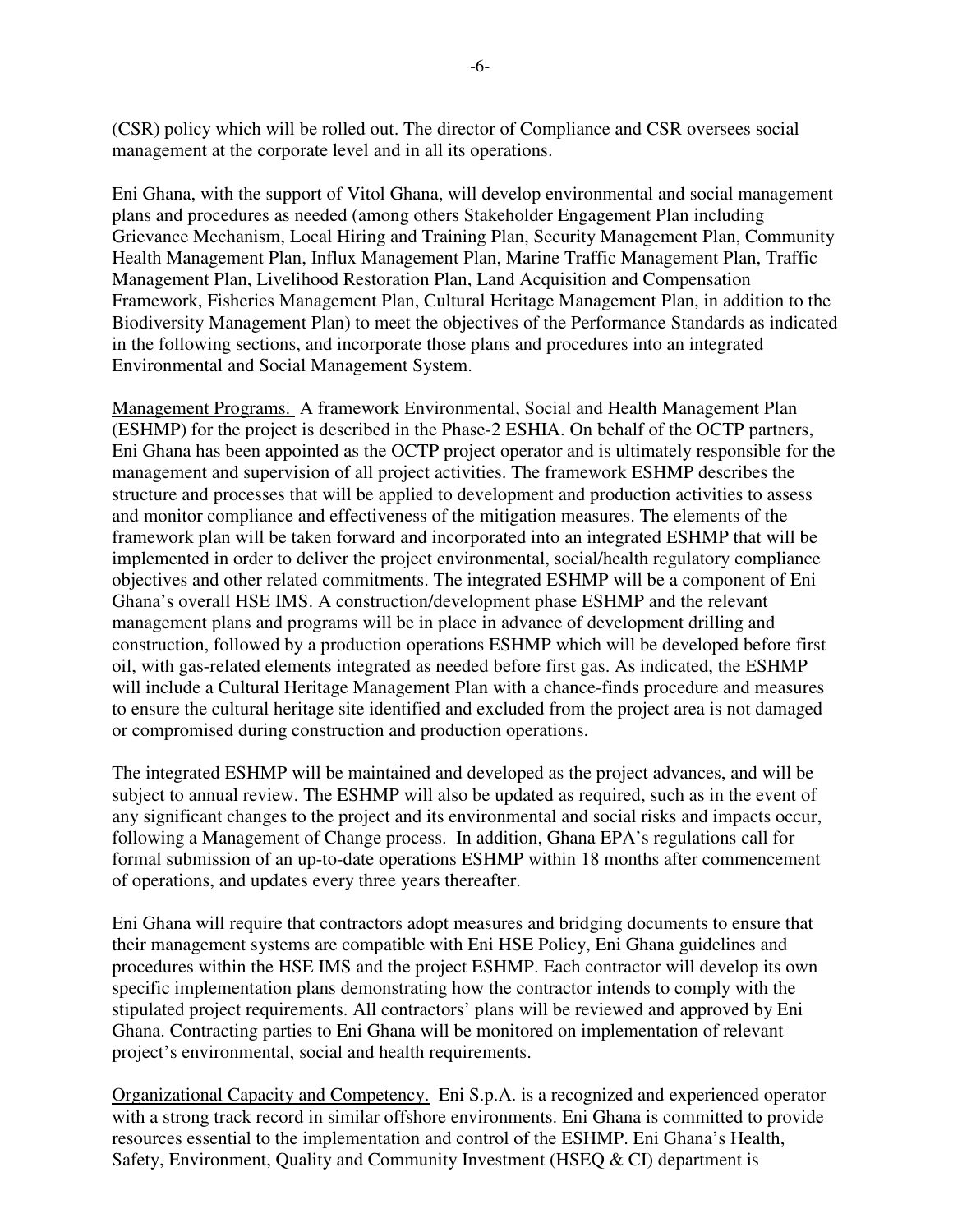headquartered in Accra, where staff overseeing commissioning and operations will be located. Currently, the company has a HSEQ Manager directly managing a team of five specialists in Accra and four HSE Supervisors in Takoradi. The team will be further expanded as necessary for the development phase and will maintain adequate resources and structure throughout the production and decommissioning phases. Plans have been presented that include reinforcing project staff in Takoradi and project sites to facilitate HSE and social performance oversight of site activities as well as to allow direct interface and access for stakeholders in the Western Region for the continuation of the stakeholder consultation process. During development, commissioning and production, HSE staff will also be stationed offshore.

The project will ensure that all staff, as appropriate with their job profile, understand the environmental and social policies, procedures and mitigations. The identification of training and awareness needs and implementation of the training plan will be the responsibility of Eni Ghana Human Resources & Training Manager with inputs from relevant departments. Contractors will be required to provide sufficient resources to manage the E&S aspects of their work. They will be required and responsible for the training and awareness of their staff on the project environmental and social setting, potential environmental and social impacts of their work activities, management and mitigation measures, and the existence of, and importance of complying with, the OCTP project ESHMP, including relevant interfacing with contractor's management systems.

Vitol E&P will assign an E&S assurance manager to the project to oversee environmental, health, safety and social aspects, ensuring compliance with Performance Standards and with project E&S commitments. Vitol E&P, through the E&S assurance manager and other resources to be engaged as needed, will partner with Eni Ghana for the integration of existing plans and procedures into the Eni IMS for the project.

Emergency Preparedness and Response. The corporate MSG on crisis and emergency plans establishes reference principles for managing HSE emergencies and related crises, and informs the development of emergency response plans. The MSG requires that accidents are reported immediately to Eni S.p.A's major emergencies unit. Consistent with these corporate requirements, Eni Ghana has developed plans and procedures for preparedness and response to environmental accidents and health and safety emergency situations, and for mitigating potentially adverse environmental, health, safety and social impacts that may be associated with them.

The Eni Ghana Emergency Response Plan describes the process, actions and responsibilities by which the company deals with emergencies both onshore and offshore. Other relevant plans and procedures are the Emergency Evacuation and Medevac Procedures and the Oil Spill Contingency Plan (see the section on PS3). Before development drilling commences, a Drilling Emergency Response Plan (Drilling ERP) will be developed. The ERP will include response procedures to emergencies potentially associated to drilling activities, including fire prevention and protection, environmental emergencies, and other incidents. Before first oil / first gas, Eni Ghana will develop a Production Operations ERP. Emergency preparedness and response procedures will be reviewed by Eni Ghana at least annually and after any accidents or emergencies to ensure that lessons learnt inform continuous improvement. Emergency drills will be undertaken regularly to confirm the adequacy of response strategies and equipment, and investigations of accidents or incidents will follow formal documented procedures, according to industry good practice.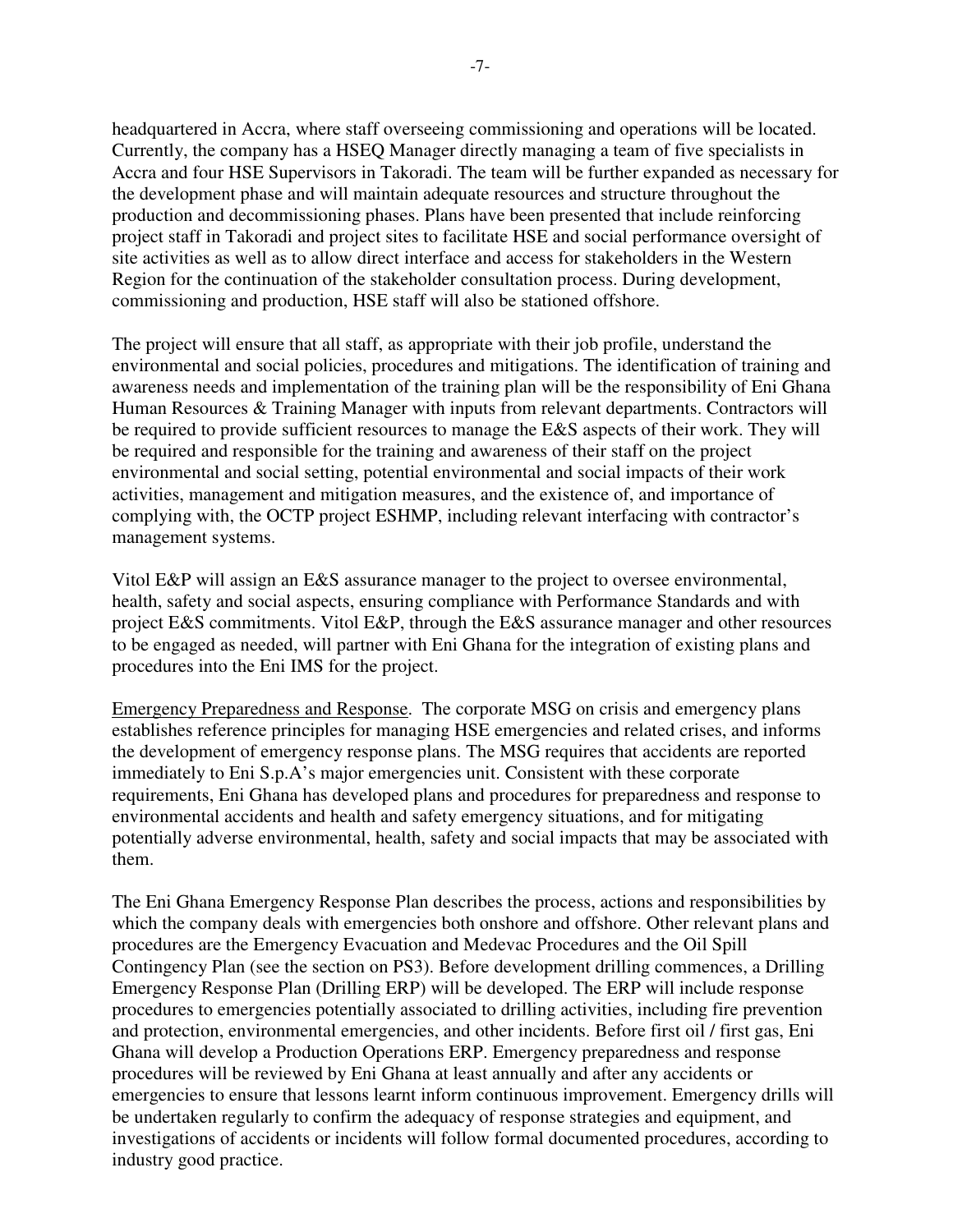The double-hulled FPSO design will satisfy requirements set out in the International Marine Organization (IMO) Conventions and by a ship classification society. The ship classification society will evaluate the FPSO against the structural and mechanical standards and will independently review FPSO construction activities and perform regular surveys for maintaining classification status. Also other vessels involved in the project will be classified and regularly inspected by an established certification body. The FPSO will be designed for the most harsh environmental operating conditions at the OCTP Block, without the need to access dry docking facilities for the 20 years of the project expected life.

The project will incorporate an Integrated Control and Safety System that will provide an integrated monitoring, control, protection and safety system for the entire production, topsides, marine, and subsea facilities, and the ORF. A Supervisory Control And Data Acquisition (SCADA) system will also be installed. Fire and gas detection systems, emergency shut-down system, and emergency blowdown (depressurization) systems will be installed at onshore and offshore facilities, according to good industry practice. Equipment for depressurization of gas injection flowlines and riser system will be provided on the FPSO. Specifications for accommodations, lifeboats and life rafts, helideck, deluge system, hull equipment spaces will comply with international standards and applicable Safety Of Life At Sea (SOLAS) requirements.

Specific requirements, providing for controls for all vessels activities and based on international guidance, including the International Safety Guide for Oil Tankers and Terminals, will be developed to govern all crude oil transfers from the FPSO to shuttle tankers.

All wells will be equipped with a blowout preventer (BOP) during drilling. The drillship will be equipped with two 15,000 psi BOPs, each with two shear rams, in accordance with Eni well control policy and international standards. The BOPs will be hydraulically operated from two remote panels, and drilling parameters will be monitored by two independent systems of sensors, which will operate in continuous mode. Consistent with industry best practice and Eni S.p.A. policy for deep water development wells, during development drilling Eni Ghana will implement well integrity and control strategies and develop specific Well Control Emergency Response Plans (WCERP). All drilling programs will be approved by Eni S.p.A in the Milan headquarters (that will act as independent, expert third party in charge of verification/review) in due time. These plans will contain strategies to respond to specific situations, including well kicks and blowouts, including drilling of a relief well, as needed. Eni Ghana has confirmed that the company has in place a global agreement for Emergency Subsea Well Capping Equipment.

Monitoring and Review. The ESHIAs outline a number of monitoring plans that will be needed for the project, both offshore and onshore. Monitoring will be conducted to ensure compliance with regulatory requirements as well as to evaluate the effectiveness of operational controls and other measures intended to mitigate potential impacts, as identified in the ESHIAs. On this basis, Eni Ghana will develop the specific monitoring plans that will describe the effects and indicators to be measured and the frequency, and will define roles and responsibilities for monitoring and reporting. A number of pre-construction surveys will also be implemented, including preconstruction fish catch surveys at Sanzule and in the project area of influence, with specific focus on beach seine fishing activities. Phyto- and zooplankton surveys will be carried near the same time as the catch surveys and focusing on fishing grounds.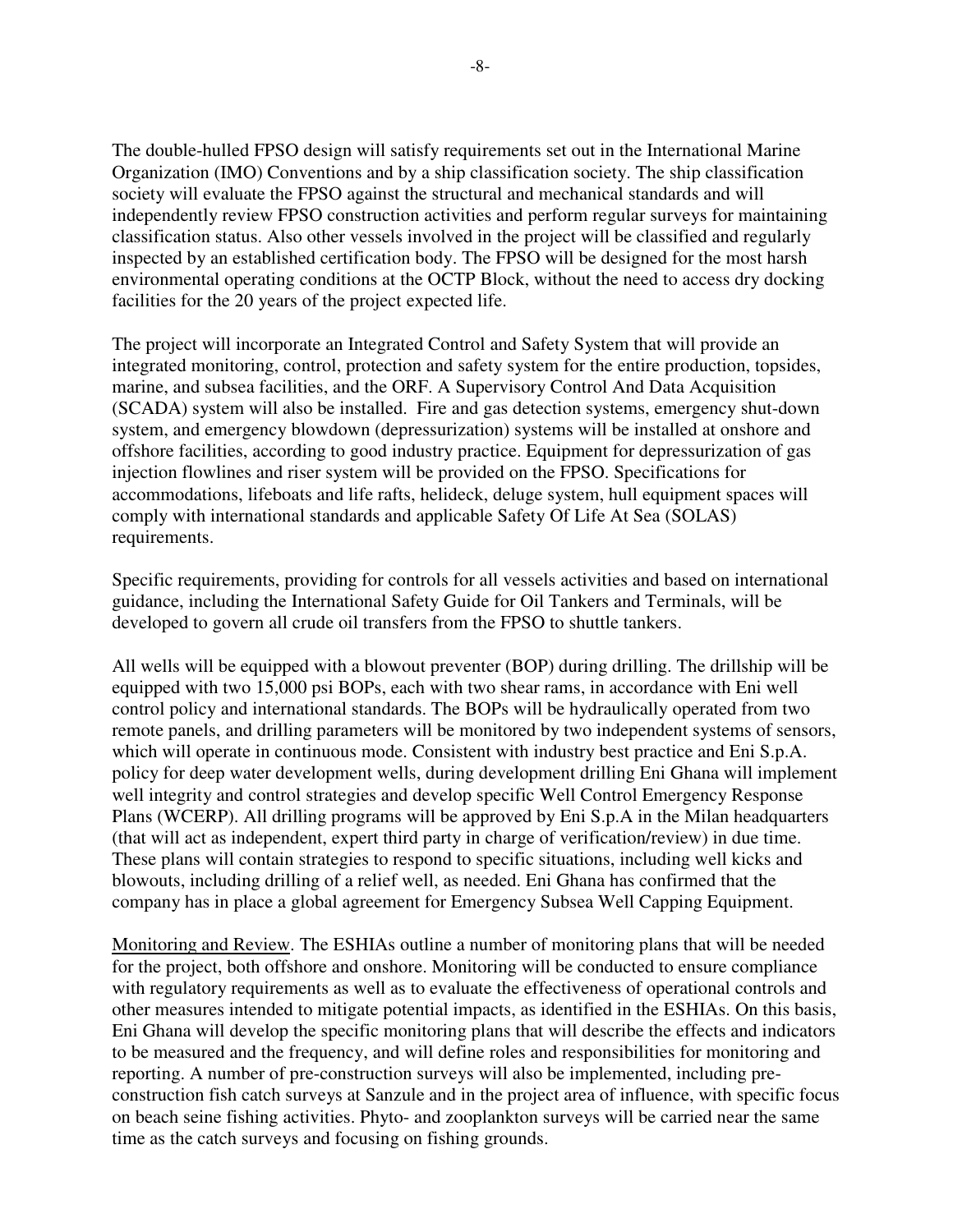Eni Ghana will keep Ghana EPA and regulatory authorities informed of the project performance with respect to E&S matters by way of written status reports and face-to-face meetings, as required. For social performance activities, Eni Ghana will submit twice a year reports to the six District Assemblies and the Regional Coordinating Council in Takoradi. Eni Ghana will also release corporate annual reports on environmental and social performance which will be available to the public via Eni's website, and will present relevant sections to affected communities as appropriate. Monitoring reports will also be submitted to the WBG.

As required by the IMS, Eni Ghana performs a number of internal and external HSE audits and inspections annually and, during development and production, will develop and implement an audit schedule. Contractors will be required to provide HSE performance reporting on a regular basis and include audits in their respective Contractor HSE Plans.

Cumulative Impacts. Potential cumulative impacts of the project have been identified through a rapid cumulative impact assessment (RCIA) presented in the Phase-2 ESHIA. Cumulative impacts were identified in relation to (i) the TEN project from Tullow Oil, located approximately 70 km west of the OCTP block, for which the EIS is under evaluation, (ii) other projects related to oil and gas developments, such as plans under consideration for a liquefied natural gas (LNG) receiving and regasification facility along the coast in Western Province (Phase-2 of GNGC Gas Plant at Atuabo, about 10 km west of Sanzule) and pipelines to connect it to West African Gas Pipeline (WAGP) and to potential consumers; and (iii) the Lornho Oil Service Port at Atuabo, located a minimum of 15 km west of Sanzule, for which the EIS is under evaluation. The Jubilee Field Development (about 50 km west of the OCTP block), Phase-1 of the GNGC Gas Plant at Atuabo and the road construction project along the GNGC pipeline right-of-way were not included in the cumulative impact assessment as they are operational or underway and their effect on the environment has been already taken into account in the description of the existing baseline.

The RCIA was aimed at (a) determining the significance of the overall cumulative impacts and project's contribution to these cumulative impacts, and (b) identifying the need of environmental and social management plans and procedures to appropriately mitigate those contributions. The main cumulative impacts offshore will be from planned exploration and appraisal drilling and potential future development projects in the adjacent licensed blocks. Cumulative impacts from increases in the level of shipping and helicopter traffic servicing other oil and gas field exploration and development programs in the area will also occur. The onshore facilities of the project will be located in an area where there is limited industrial activity. Cumulative impacts would thus be primarily related to the in-combination effects of the project with potential future development in the immediate area around the project site.

While Eni Ghana is accountable for the design and implementation of mitigation measures commensurate with the magnitude and significance of its contribution to the cumulative impacts, the company will use their best efforts to engage other developers, local institutions and government, and other stakeholders in designing coherent management strategies to mitigate cumulative impacts. Coordination of the relevant operators, agencies and stakeholders under the direction of the Government of Ghana will be essential in order to mitigate and manage potential cumulative effects. Actions that will be explored and promoted by Eni Ghana, with the support of the partners, will include:

- collaboration with other operators and developers along the coast of the Western Region, and the relevant Government agencies on the identification of common standards and actions for the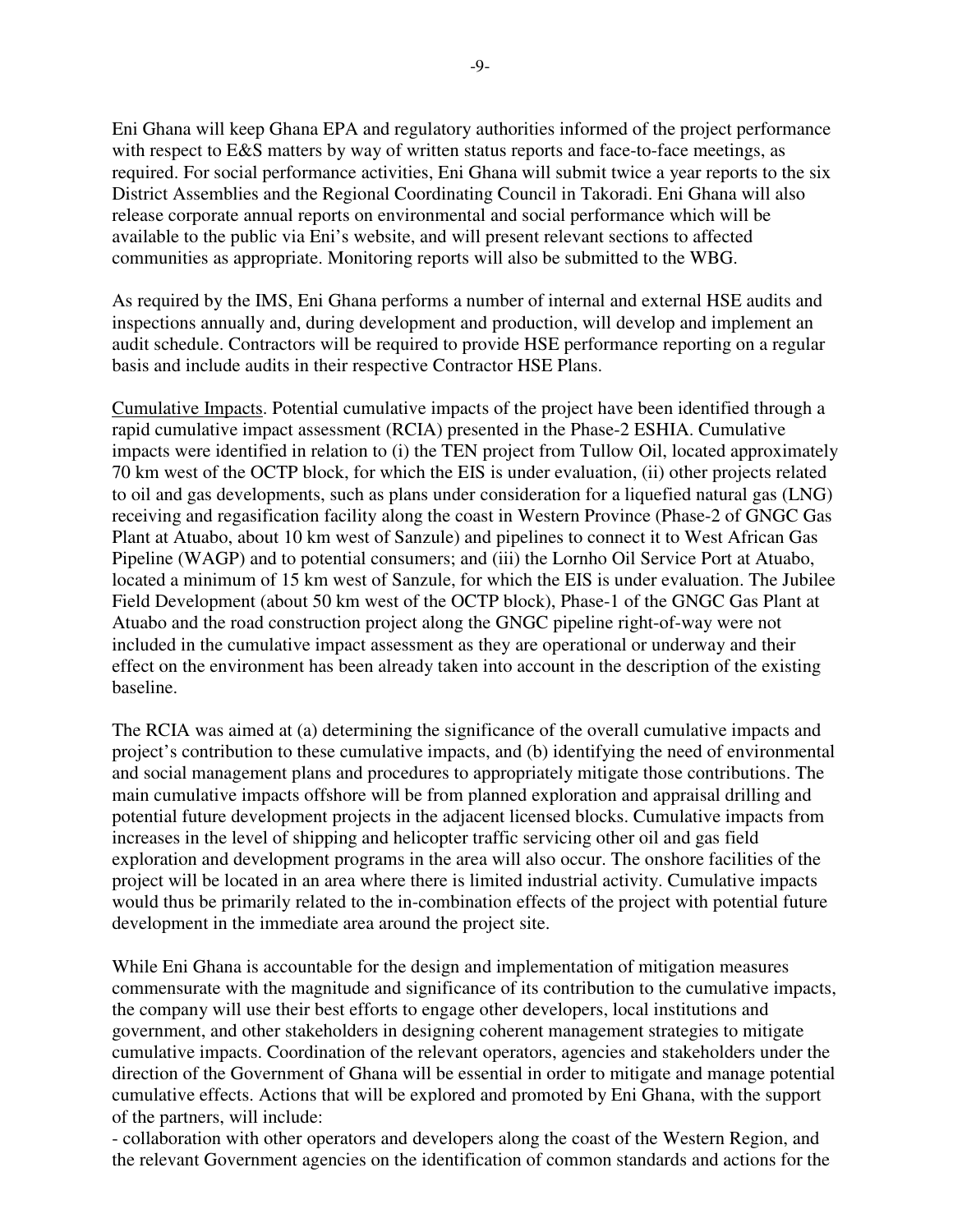management of potential cumulative impacts, with focus on land based and fisheries based livelihoods, surface and ground water systems and wetland conservation, coastal process and marine biodiversity, price inflation, socio-cultural changes, social infrastructure, and community health, safety and security;

- collaboration with other oil and gas operators, marine logistic and shipping companies, Ghana Maritime Authority, and Ghana EPA to join and strengthen environmental protection expertise and resources, and to coordinate approaches for oil spill preparedness and response.

### PS 2 – Labor and Working Conditions

Human Resources Policies and Procedures: During the construction phase the peak of total workforce for onshore construction will be approximately 400-600 people, while for offshore activities about 300 workers will be employed for drilling activities, 210 for FPSO mooring and 200 for gas export pipeline laying. A temporary accommodation camp will be constructed at the ORF site. During operations, permanent employees on the FPSO will be approximately 65, while 45 people will be employed at the ORF where there will be permanent accommodation facilities. All accommodations will be designed and operated consistent with IFC/EBRD guidance note on Workers' Accommodation: Processes and Standards.

Through its corporate policy "Our People", Eni S.p.A and its subsidiaries are committed to upholding the rights recognized in the "Universal Declaration of Human Rights" in the countries in which it operates; to encouraging behaviors based on mutual respect, and to condemning all forms of harassment in workplace relations. The Sustainability Guidelines include commitments to operate within the framework of the United Nations Universal Declaration on Human Rights and the Fundamental Conventions of the International Labour Organization. The policies include commitment to respect the dignity of each person and provide equal opportunities without any discrimination based on race, color, gender, religion, nationality, political preferences, sexual orientation, social status, age or any other personal condition not relevant to the work requirements. The corporate MSG on procurement requires selection of vendors that can guarantee compliance with anti-corruption applicable laws and regulations; environmental protection; the promotion of safe and healthful working conditions; compliance with workplace health and safety conditions; the prohibition of hard labor or the use of child labor, and trade union freedom of association and collective bargaining. Technical specifications included in the tender and contractual documents require contractors and suppliers to be in compliance with the legislation in force, with special reference to work safety, health and environmental protection. Consistent with corporate requirements, through its procurement processes, Eni Ghana assesses compliance of contractors and suppliers with its Human Resources policies.

The Ghana Local Content and Local Participation Bill requires that Ghanaian citizens are prioritized for employment and that the country benefits from its resources providing specific quotas for local employment and procurement for the oil and gas sector depending on the stage of a project. Eni Ghana will develop and implement a Local Hiring Plan in consultation with local communities to ensure transparency of the recruitment and selection process, and maximize the number of local residents benefited by job creation of the project. Recruitment of non-skilled workers for the development phase (estimated at 20% of the workforce), including the contractors' process, will be managed by Eni Ghana's Local Content and Sustainability department. Preference will be given to qualified workers in the local area, region and country in that order. Eni Ghana will also develop and implement a training program for Ghanaian nationals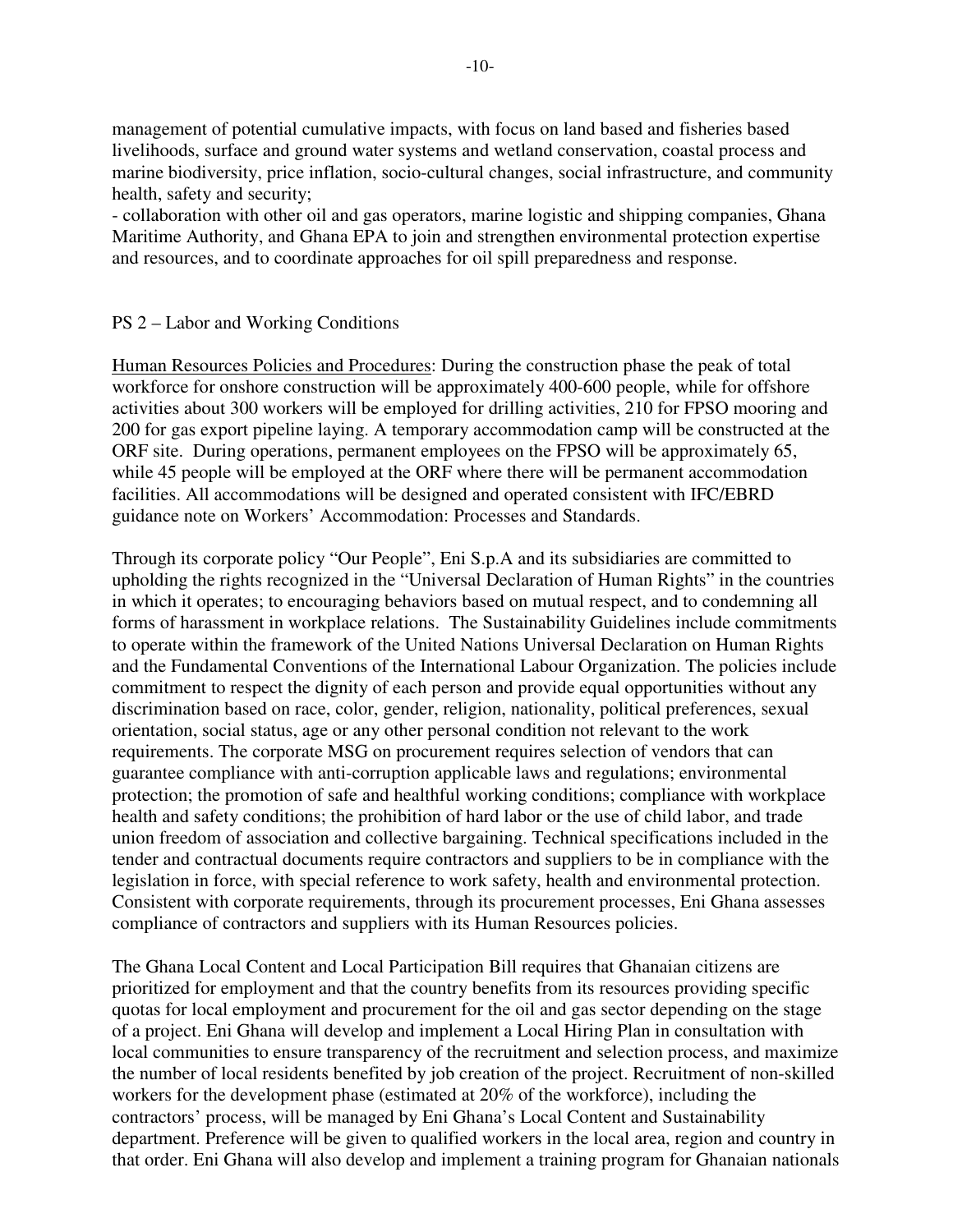so they can access job positions in the project and eventually assume positions initially held by employees of other nationalities.

Eni S.p.A's procurement process has procedures for the approval of vendors and contractors. Depending on the significance of the contract and the level of risk associated with the supply of the particular goods or services, Eni Ghana may require the vendors to 1) provide a selfdeclaration of compliance with environmental, social and labor policies, 2) answer a detailed questionnaire regarding the vendor's systems and/or 3) undergo a full due diligence process including reviewing of documentation and site visits to the vendor's operations. The approval of a vendor is valid for a period of three years, after which vendors are required to re-certify to continue commercial relationship with Eni Ghana. Contractual agreements include requirements to comply with labor legal requirements and human resources policies. These requirements are monitored by Eni during the contracting period.

A labor specific grievance mechanism will be put in place to addresses promptly and without any retribution workplace concerns and will be available to all workers, including those of contractors. Eni Ghana will monitor and audit as necessary labor and working conditions of contractors, subcontractors and main suppliers.

Vitol Ghana will develop a Human Resource Policy specifying commitments to recognize and respect workers' rights including hours of work, overtime arrangements and compensation, benefits as well as support freedom of association and equality of opportunity, and rejecting all forms of discrimination, and forced and child labor. The Human Resources Policy will be supported by plans and procedures to oversee and ensure compliance with the policy.

Occupational Health and Safety. Consistent with corporate requirements and guidelines, a comprehensive set of plans, standards, procedures and work instructions have been adopted by Eni Ghana to cover all aspects of occupational health and safety. Minimum safety standards are clearly spelled out by Eni at the corporate level and their adoption by all subsidiaries is required. Risks to the occupational health and welfare of personnel involved in the project implementation will be assessed and mitigated following a risk management process in accordance with company requirements. Contractors will be required to comply with Eni Ghana occupational health and safety policies and standards. A helicopter for Medevac will be always available at Takoradi airport, able to reach project sites and, as the case dictates, return back to either Takoradi or Accra. Support vessels will be located near the drillship during drilling activities.

HSE statistics, including lagging indicators (such as total recordable injury rate and loss time injuries frequency) and leading indicators, are consistently recorded and will continue to be collected and analyzed throughout the project phases, including review of contractor performance.

A project Security Management Plan will be developed for both onshore and offshore activities to safeguard project, related personnel and property and to ensure that safeguarding activities are carried out in a legitimate manner that avoids or minimizes risks to the community's safety and security (see further discussion in the section relevant to PS 4 on Community Health, Safety and Security).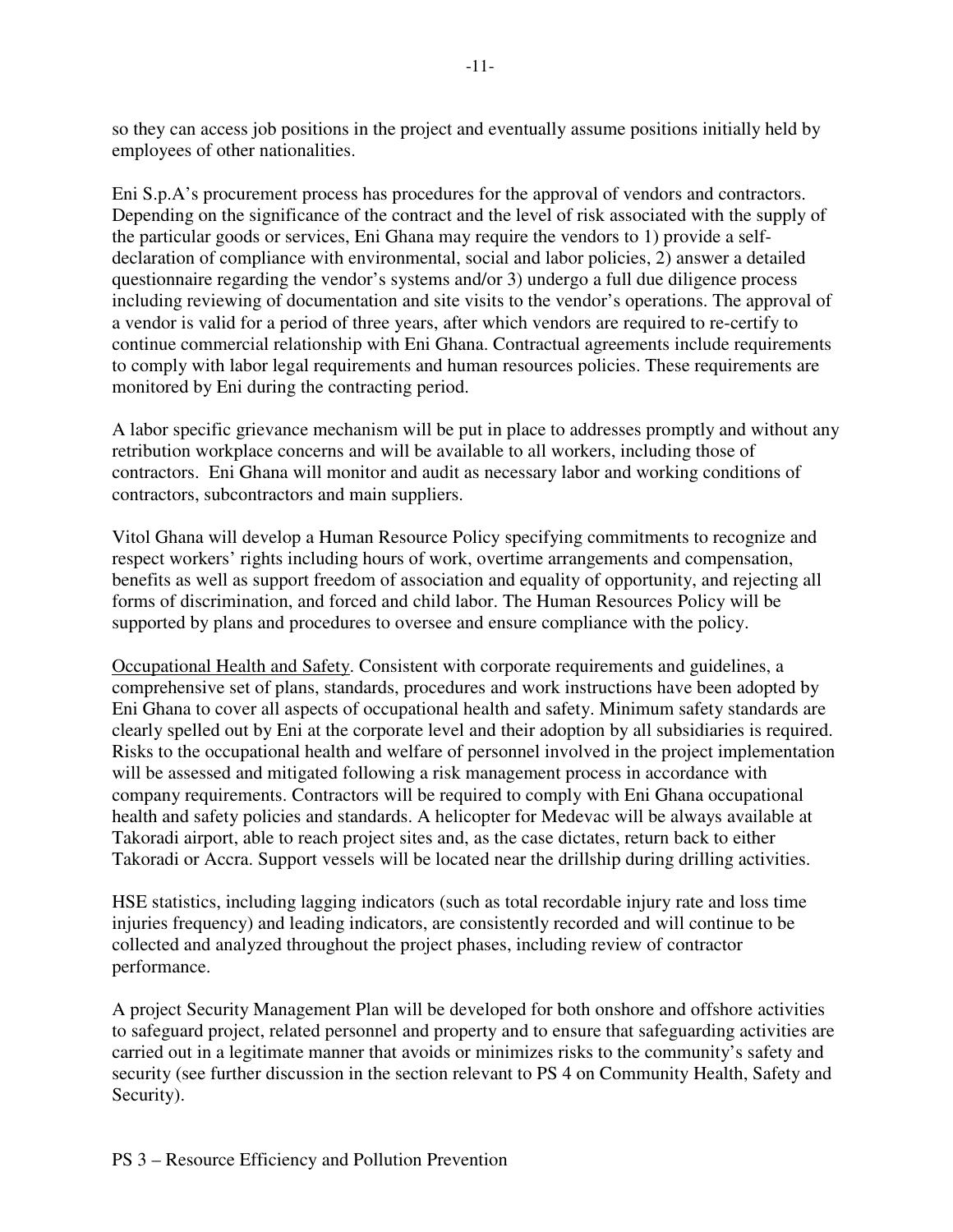Air Emissions, Noise and Light Emissions. During development and production operations the project activities will emit varying amounts of airborne emissions, including carbon monoxide (CO), oxides of nitrogen (NOx), oxides of sulfur (SOx), volatile organic compounds (VOCs), and particulate matter. Fugitive emissions of natural gas, which mainly consists of methane (CH4), will be generated from various equipment and components, including seals, valves, flanges, gas turbines, and storage tanks. During development and construction, emissions will be produced offshore and onshore by equipment and vessels from combustion engines, and dust will be generated onshore from earth movement activities and traffic.

During production, offshore air emission sources will be related to the FPSO, mainly operation of gas turbines for power generation and gas compression. The project has adopted a "zero flaring" design philosophy, and flares will only be used for limited periods during commissioning phase and in emergency cases during operations. During well production tests lasting for approximately 4.5 days per each well, gas from the tested wells will be flared. Dilution and dispersion of air pollutant emissions from the drillship and the FPSO are expected to be rapid and the potential effects on ambient air quality to be limited to a short distance from the emission sources. No detectable effects on ambient air quality onshore are expected considering the relatively limited amount of air pollutants emitted and the distance from shore.

The project will ensure that offshore facilities and support vessels will comply with the requirements of MARPOL Annex VI and relevant WBG guidelines for thermal power plants and small combustion sources, as applicable.

Gas entering the ORF will be measured, compressed and delivered into the existing national network. The gas will not be stored in the ORF. Air emission sources will be related to the ORF operation, mainly gas turbines, diesel power generation units and gas compression. A discontinuous air emission source will be a cold vent, which will only be used during commissioning, start-up, shut down and emergency conditions for pipeline and plant depressurization. There are no major industrial activities in the project area of influence and thus no other significant sources of air pollutant emissions. Baseline ambient air quality measurements showed concentrations of nitrogen dioxide, total suspended particles and VOCs within the applicable Ghana EPA national standards, with relatively high levels of sulfur dioxide and PM10, potentially associated with fish smoking process or waste burning in Sanzule and Eikwe communities and road construction works. Air emission dispersion modeling, based on available design information with conservative assumptions, did not identify any potential significant impacts on human receptors and vegetation due to emissions of air pollutants generated by both onshore and offshore operations. The ORF contribution in terms of NO2 daily concentrations modeled at the villages of Sanzule and Eikwe accounts for maximum 37% of background concentrations. Results of the model are well below the national standards for SO2, NO2 and CO. The model showed that FPSO emissions will be rapidly dispersed in an offshore environment, not affecting closest human receptors located on the coast. The modeling will be refined during ORF and FPSO final design to inform the identification and development of a package of air emission reduction measures to ensure compliance with WBG emission guidelines and mitigate the residual impacts on sensitive receptors. A pre-construction survey will be carried out in order to collect more detailed baseline data at the sensitive receptors located near the onshore facilities. An air emission and ambient air quality monitoring program will be implemented.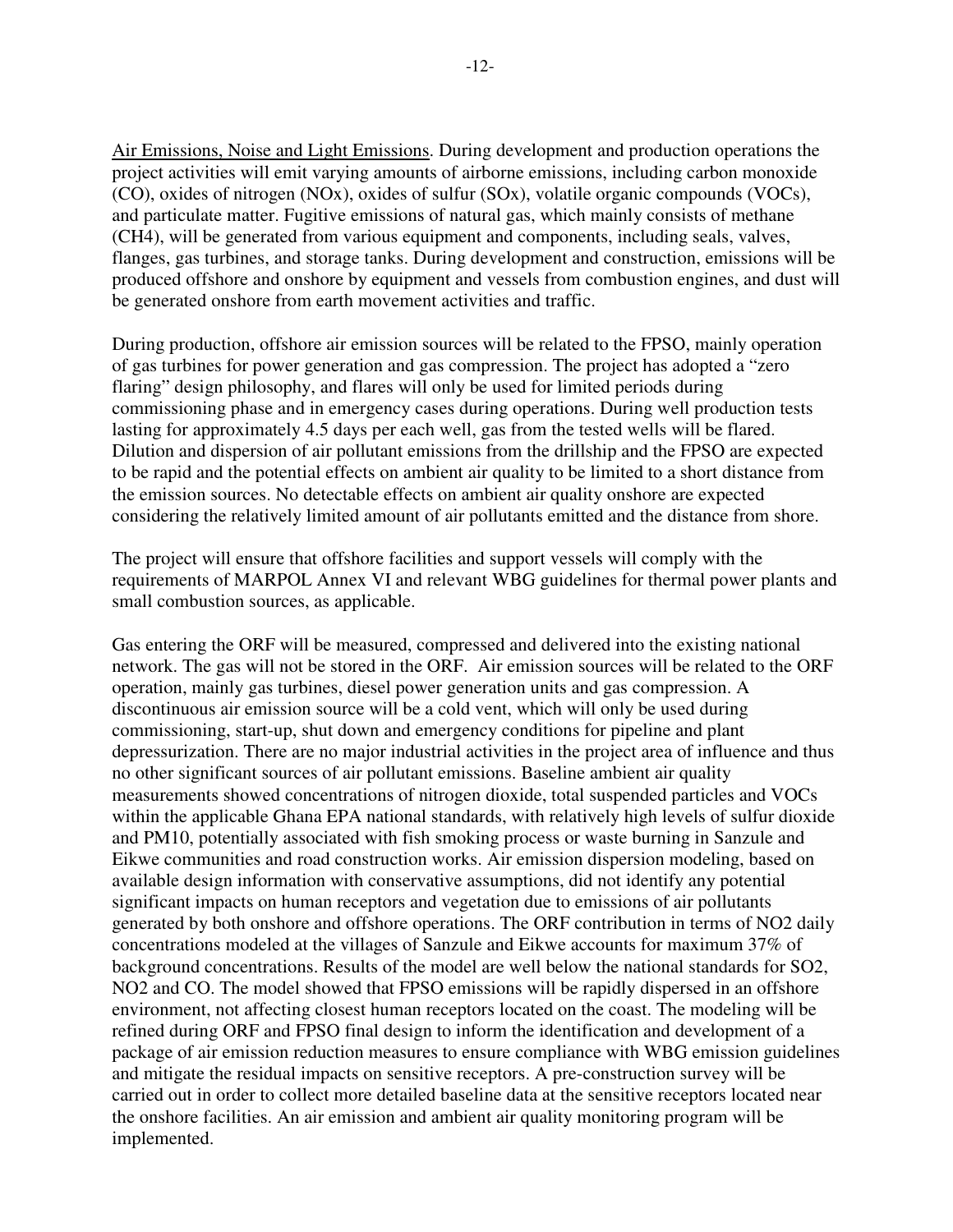The drillship, the FPSO and vessel operations will generate noise into the marine environment. Trenching activities will also generate noise levels from shore up to 2 km from the coastline; then the pipeline will be laid on the seabed.

The low-frequency noise levels from offshore drilling and production activities are relatively weak in intensity and are expected to rapidly decay within a 1 km radius of the source. These levels are considered not to be enough to cause hearing loss, discomfort, or injury, but they can be detected and produce some behavioral responses (e.g., avoidance) in marine mammals, particularly baleen whales, and in fish. Sea turtles are less sensitive to changes in marine noise levels from marine activities. Marine mammals do often congregate around offshore platforms and become accustomed to predictable noise, as in the case of ships following a shipping route and stationary sources. However, sensitive species will maintain an avoidance behavior in case noise levels are above damage thresholds, which is expected to occur in 1-3 km radius from noise source. Although overall the impact on marine mammals and sea turtles was assessed as being of minor significance, Eni Ghana will develop and enforce a policy and relevant procedures to ensure that operations of drillship, support vessels and helicopters minimize disturbance to marine mammals and turtles.

The main noise emission sources at the ORF during production operations will be the gas turbines of the power generation unit, the diesel power generators and the compressor station. Discontinuous noise emission sources will be the cold vent, the heliport, and equipment and vehicles used for maintenance and inspection activities. Relatively high noise levels for a rural environment were monitored at Sanzule and Eikwe, without significant variations between day time and night time. Average baseline noise level at Sanzule and Eikwe exceeded the EPA permissible day-time noise level of 55  $dB(A)$  and night time level of 48  $dB(A)$  for residential area, possibly due to natural sources (sea waves breaking at the beach) and community activities. Noise propagation modeling, based on available design information with conservative assumptions, showed that the project contribution meets Ghana EPA noise limits and WBG guidelines both during day time and night time and complies with the WBG 3 dB(A) incremental criterion in the residential areas. The modeling will be refined during ORF final design to inform the identification and development of a package of noise attenuation measures able to mitigate the residual impacts on the community receptors. A pre-construction survey will be carried out in order to collect more detailed baseline data at the sensitive receptors located near the onshore facilities. An ambient noise monitoring program will be implemented, and seasonal constrains for construction activities in relation to the local fauna sensitivity (e.g., avoiding reproduction period of turtles, and with respect to bird species of the Amansuri Wetland) will be considered and implemented.

Eni Ghana will ensure routine inspection and maintenance of engines, generators, and other equipment, and use of low-sulfur diesel fuel will be defined as part of the project's environmental monitoring program.

Light emissions from project facilities, vessels and FPSO may be visible at night at considerable distances, depending on weather and sea conditions. While no impacts are expected to turtle nesting or foraging area from the artificial light associated with drilling and production operations offshore due to the their distance more than 40 km from the coast, seabirds may be attracted by the lights during nights, especially during poor weather, i.e. overcast nights. Although it is expected that disturbance will be localized, only affecting a small number of birds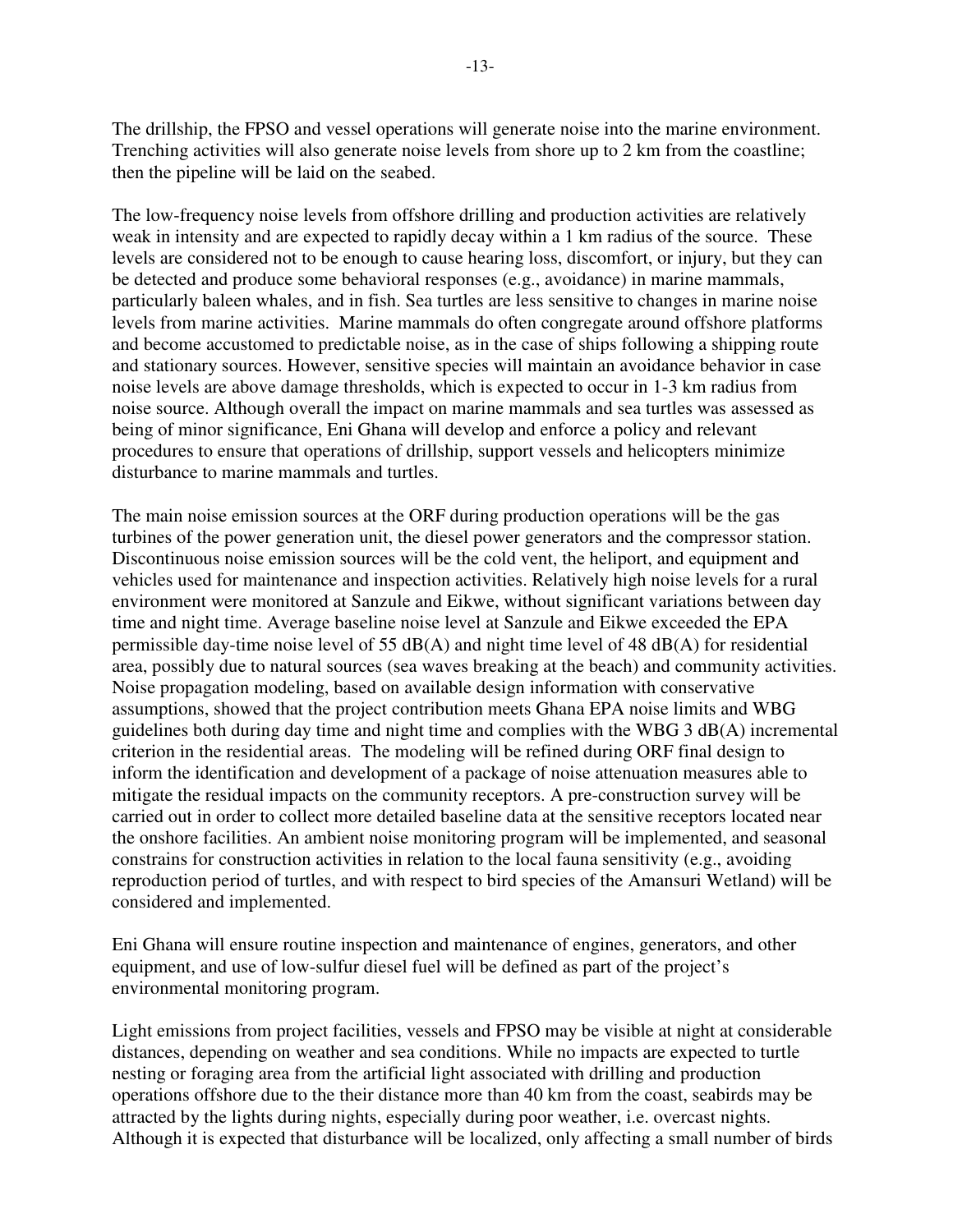offshore, and temporary, the project will implement measures to control and reduce overall light intensity to the extent practicable, without adversely affecting maritime or operational safety.

Greenhouse Gas Emissions and Resource Efficiency. All associated gas (with the exception of the gas used for the FPSO gas turbines and each other end user on the FPSO after fuel gas conditioning) will be separated, dehydrated, compressed and re-injected into the formation. The FPSO will have the capacity to handle and re-inject 100% of associated gas volumes - 150 millions of standard cubic feet per day (MMscfd) - to the field through three gas injection wells. Inert gas will be used for blanketing process equipment and purging the flare stack.

The principal sources of GHG from the project will include the following: (i) main power generation systems on the drillship, FPSO and ORF; (ii) engine emissions from project installation/construction vessels and supply/support vessels; and (iii) gas flaring and venting during commissioning, maintenance and emergency situations.

The annual GHG emission during production operations is estimated at approximately 400,000 tons CO2 equivalent per year. As required for projects with GHG emissions greater than 25,000 tons CO2 equivalent per year, Eni Ghana will implement a quantification program for GHG emissions, according to an internationally recognized emissions estimation methodology, for both development phase (including drilling, completion, installation of subsea facilities, FPSO and ORF, and pre-commissioning/commissioning) and production operations, and will establish annual review programs to identify areas of improvement and GHG emission reduction. Eni Ghana has committed to implement a Zero-Permanent Flaring policy, and will implement measures for minimization of venting and flaring (consistent with the Global Gas Flaring and Venting Reduction Voluntary Standard) and minimization of fugitive emissions.

Energy efficiency principles will be built into the design to minimize power requirements during production operations. All three gas turbine units installed on the FPSO will be equipped with a Waste Heat Recovery Unit for recovery of exhaust heat. Eni Ghana will define energy saving projects to be included in the Strategic Plan developed at the corporate level.

Fresh water consumption will be limited during both construction and operations. Groundwater wells needed for water supply will be installed at sufficient depths to access the deep freshwater aquifer. A Water Risk Assessment study is under preparation and will quantify effects of groundwater abstraction and ensure that there will not be measurable impacts on community water resources.

Wastewater Treatment and Disposal. Wastewater streams associated with development and production operation activities will include hydrotest water, produced water, cooling water, gray water and sewage, bilge water, deck drainage, ballast water, cooling water. Hydrostatic testing of offshore equipment and lines will involve pressure testing with filtered seawater to verify equipment and pipeline integrity. Only environmentally friendly inhibitors will be used and their discharge concentrations will be in line with local and international standards. A Hydrotest Water Disposal Plan will be prepared that considers points of discharge, rate of discharge, chemical use and dispersion, environmental risk, and monitoring.

The drillship, the pipe-laying vessel and other support vessels will adhere to MARPOL regulations and will be equipped with wastewater treatment units for the treatment of civil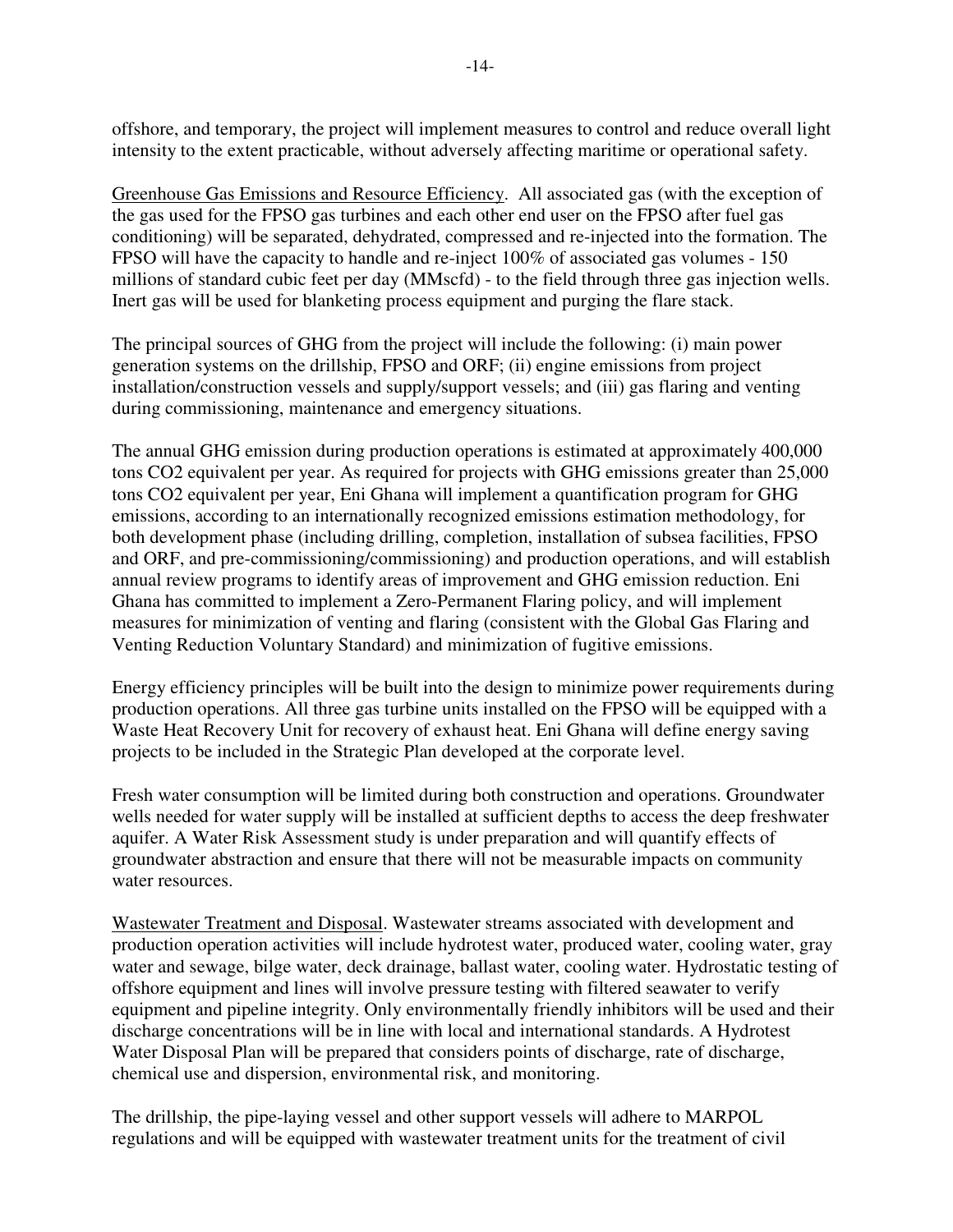wastewater. At the ORF construction site, all wastewater produced will be treated as waste, properly stored and disposed off-site at a licensed facility.

During offshore production operations, all wastewater streams will be discharged to the sea after treatment on the FPSO, except produced water which will be reinjected into a suitable geologic formation through reinjection wells. Domestic wastewater will be treated in a purification system before being discharged to the sea in accordance with MARPOL regulations. Non-contact cooling water (approximately 1700 m3/h) will be discharged to the sea with a maximum discharge temperature of 31 °C and controlled biocide/antifouling concentrations. As sea surface temperatures in offshore Ghana typically vary between 27 - 29°C, the impact of cooling waters discharged will generate a limited increase of temperature of the seawater that will only be noticeable in the immediate vicinity of the discharge point. Oily waters (bilge water) will be collected and treated in a separator, sent to a collection tank and then discharged to the sea. Recovered oil will be filtered and collected in a tank for onshore disposal. Drainage systems will be provided to handle effluents produced from the FPSO topside facilities, including (i) a nonhazardous open drain system, collecting drainage from deck areas; (ii) a hazardous open drain system, designed to collect drainage from open areas within hazardous areas of the process where oil spills are possible; and (iii) a closed drain system, collecting drainage from equipment. The closed drain drum will have sufficient capacity to accommodate the largest single liquid inventory.

A produced water treatment system will be installed on the FPSO to remove oil and solids from produced water and to comply with reinjection requirements and, in case of injection system unavailability, with overboard discharge regulations and WBG guidelines (oil and grease not to exceed 42 mg/L daily maximum or 29 mg/L monthly average). The treatment system will consist of a degasser, a cooler, two stage oil/water separation in two slop tanks connected in series, and a hydrocyclone system to further de-oiling. The treatment system will be sized to process 45,000 bpd of produced water and ensure an oil content of 20 ppm in treated water. The project will involve the total reinjection of produced water; however, it will be possible to monitor eventual overboard discharge of produced water through a sampling point which will be installed on the FPSO.

In order to reduce the risk of introduction of alien species due to ballast water discharge, the project will adhere to IMO Guidelines for the Control and Management of Ship's Ballast Waste and Sediments (Ballast Water Management Convention). No ballast activities will take place in the near shore area and over the continental shelf. Tanker vetting procedures will be required to ensure that all shuttle tankers have segregated ballast water tanks to limit the risk of oilcontaminated discharges. Vetting procedures will also include requirements for ballast water exchange.

The wastewater effluents from the ORF operation will be mainly civil water and storm water, as in the ORF process only the gas stream will be present and thus no liquids will be generated and no chemicals will be added into the gas stream. Storm water collected from potentially contaminated areas will be disposed of offsite at licensed treatment plants.

Waste and Hazardous Materials Management. The project will generate both non-hazardous wastes and hazardous wastes. Eni Ghana has in place a Waste Management Plan as part of the HSE IMS, which will inform the development of a project Waste Management Plan. The plan will cover the collection, storage, treatment, transport, disposal, discharge, reporting and data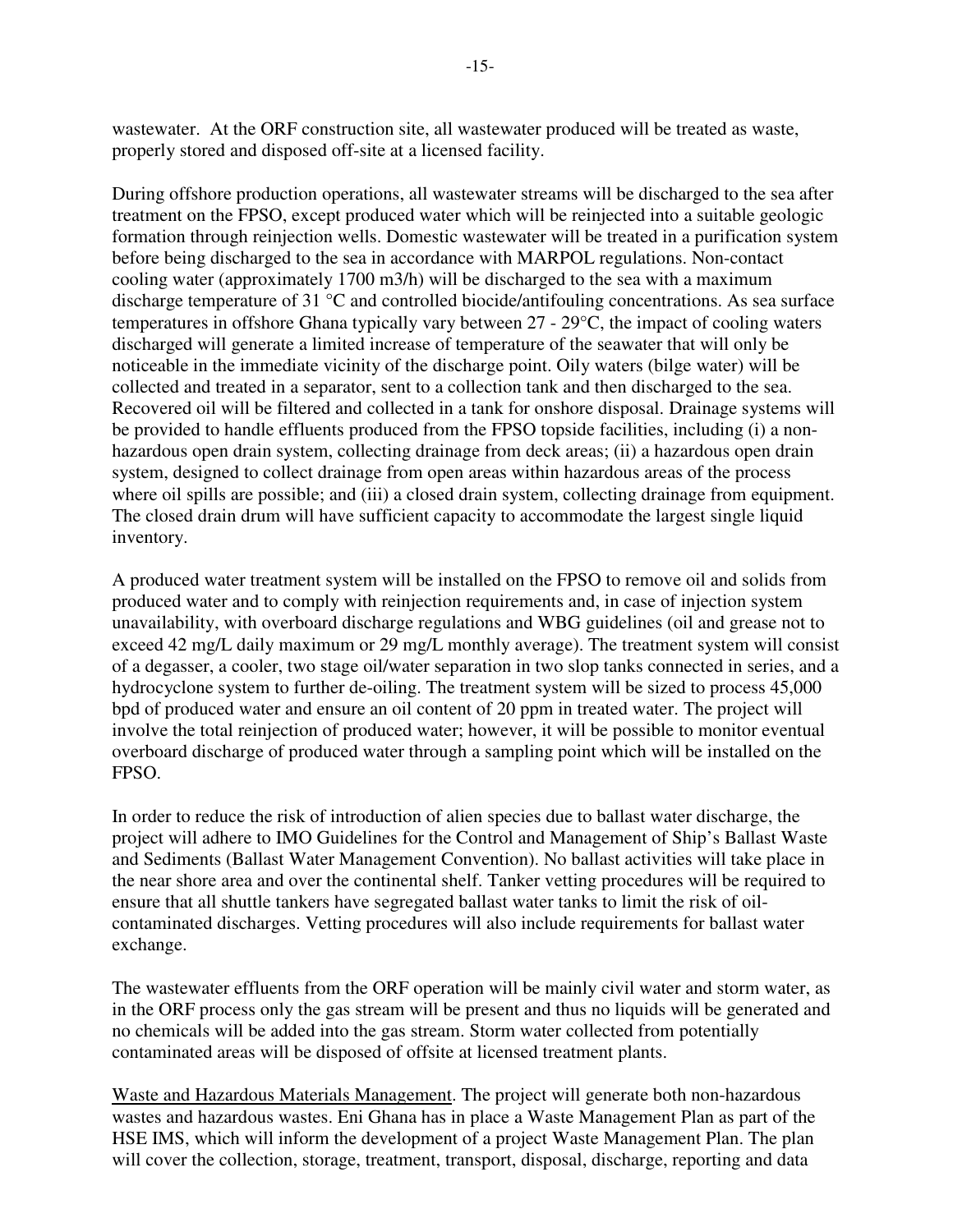management of all the waste to be generated during offshore and onshore operations, including drilling, infrastructure and facilities construction, operations and maintenance. The plan will include site-specific procedures detailing how waste is to be managed, treated and disposed of, identifying the waste types and streams and defining waste handling contractors and final disposal sites. Proper segregation of waste will facilitate the reuse and recycling of suitable waste streams. The plan will define waste tracking procedures to allow waste consignments to be tracked from source of generation to end point. All waste producers (operator and contractors) will maintain a waste register and prepare an inspection and reporting plan.

Burn baskets will be used only for non-hazardous canteen and cabin waste on the drilling rig, the FPSO, the pipe laying barges and the support vessels, in compliance with MARPOL Annex V. During FPSO operations, small quantities of hazardous waste will be produced mainly due to equipment maintenance and operation. Food waste will be shredded and dumped at sea through a sieve with an aperture of 25 mm as specified by MARPOL regulations.

At each project facility (drillship, FPSO, ORF) dedicated waste storage areas will be equipped with waste containers, clearly labelled, adequately contained and secured. Different waste types will be segregated in order to prevent accidental spillages, fires, soil contamination, loss of integrity and possibility of contact with people and animals. Containers for offshore waste will be in compliance with ISO 1496 or EN 1279.

Only waste management companies approved by Ghanaian authorities and Ghana EPA will be used for transportation, recycling and disposal of wastes generated by the project. Adequate licensed incineration and landfill facilities have been identified in Takoradi. Eni Ghana will undertake periodic audits of third-party waste facilities and sites to verify that wastes are being managed in line with company's standards and methods, as defined in the relevant contractual agreement.

A Hazardous Materials Management Plan will be implemented to address handling and storage of hazardous material that are used or stored aboard project vessels or facilities, ensuring compliance with Ghana laws and regulations and consistency with WBG guidelines. Hazardous substances will be stored within sealed containers in areas bunded to prevent and contain accidental spills. At the ORF, fuels and other hazardous chemicals will be stored according to industry best practice including containments that can accommodate 150% of the total storage volume and are covered to prevent rainfall entering the containment basin. PCBs, leaded paints, chromium-based cooling water treatment, mercury-filled meters, asbestos-containing material and ozone-depleting substances will be prohibited. Hazardous material training will be provided to project personnel.

Drilling Fluids and Cuttings Management. The total volume of cuttings to be generated from each well is expected to amount to approximately 800 m3. Approximately 400 m3 of cuttings drilled with Water Base Muds (WBM) will be generated from the top two surface riserless intervals of each well. Discharge of WBM and associated cuttings will take place very near the sea bottom and material will settle fairly rapidly, reducing contact with the water column. Once settled the leaching of potential low levels of hydrocarbons and metals, if any, into the water column will be slow.

The bottom sections of the wells will be drilled with Synthetic Based Muds (SBM), which will be recovered and treated onboard to reduce residual Non-Aqueous Drilling Fluids (NADF)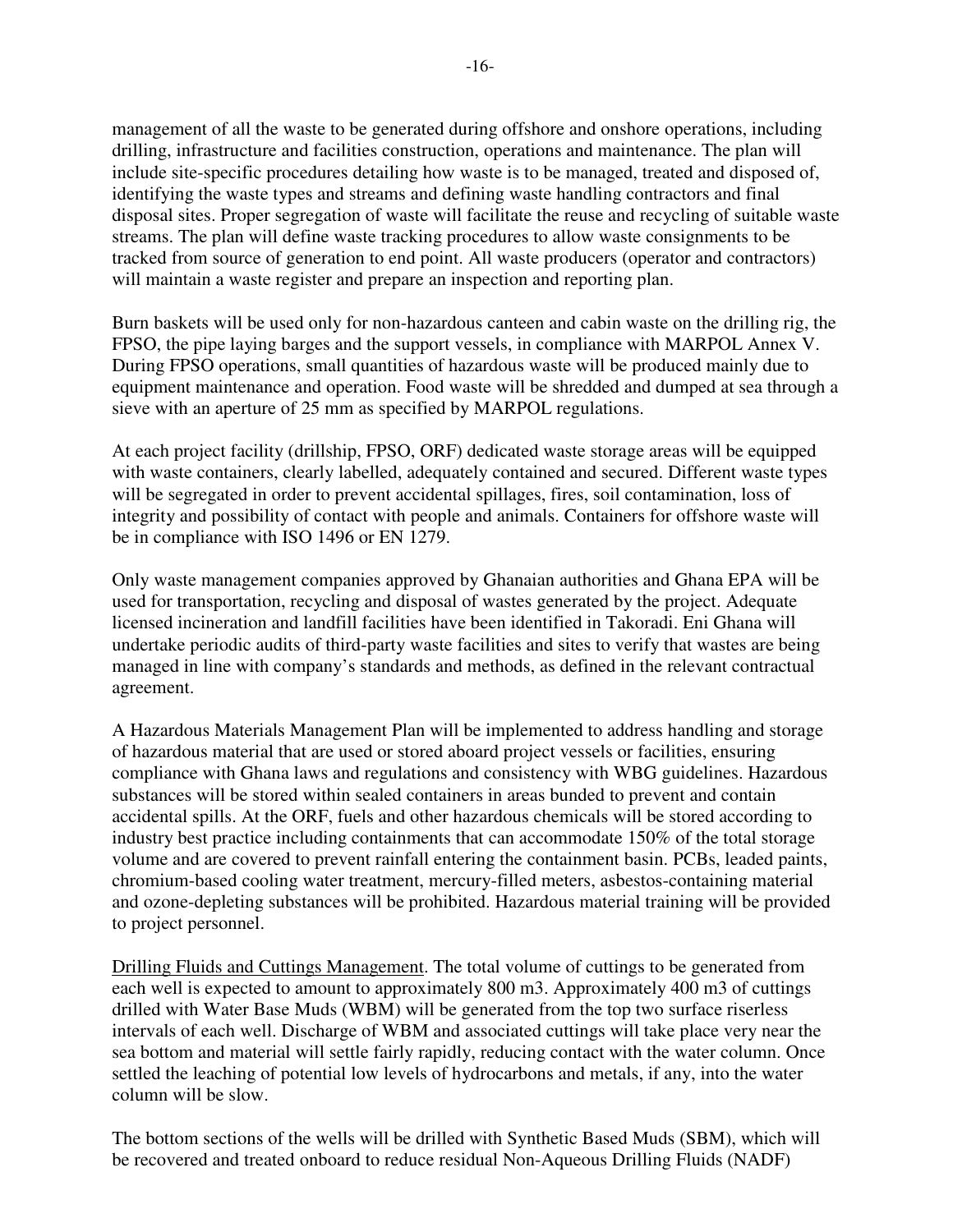retention on dry cuttings to a maximum of 2% of weight content. Used SBM will be treated in a solids treatment system (vibrating screens, a desilter, desander, and centrifuges), which separate the mud from the drill cuttings. Recovered mud will be reconditioned in dedicated tanks and pumped back into the well. Cuttings will be treated in cutting dryers and then will be discharged from the drillship. Approximately, 400 m3 of drill cuttings and an associated 8 m3 of residual NADF on cuttings will be discharged to sea from the bottom sections of each well (assuming  $2\%$ ) retention). Eni Ghana has specific company guidelines for the management of the cuttings, and will optimize the operational performance of solids treatment equipment on-board drillship to ensure oil on dry cuttings measurements achievable is maximum 2%. Ghana EPA regulation permits the discharge into the sea of drill cuttings contaminated by synthetic/pseudo oil based mud system with a residual oil on cuttings content less than 3% of dry matter if discharged beyond 500 m water depth ("Ghana EPA Guidelines for Environmental Assessment and Management in the Offshore Oil and Gas Development" article 12 and section 7). However, the EPA, in the permit issued in relation to the OCTP Block Development project, stated the requirement of ensuring that NADF cuttings discharged to sea must have an oil concentration lower than 2% by weight on dry cuttings. Above the 2% there is a surcharge regime up to 10% oil on cuttings. Above 10% oil on cuttings offshore discharge is prohibited.

These levels are above the WBG guideline of 1% on oil content on cuttings disposed to sea. Exceptions to the WBG guideline are acceptable where a project's environmental assessment provide a full and detailed justification of the proposed alternative for ocean disposal. As part of the drill cuttings study, modeling was undertaken to quantify the transport, dispersion, and bottom deposition of discharge drill cuttings. Low toxicity and rapid dispersion of drilling discharges due to significant water depth and strong currents will cause limited or no measurable impact to the biological environment. The results of the model showed that the effects of the water column would be temporary with maximum suspended solids up to 2.5 mg/l within 300 m of the release location. Dispersion will allow a return to background levels in a relatively short time. Dispersion also will minimize benthic impacts. Sea bed depositions of cuttings will be limited and the thickness of drill cuttings on the seafloor will not exceed the threshold value of 50 mm, reaching a maximum value of 35 mm at the top of the deposited mound near the release location. According to the model, most of the area affected would result in a layer of cuttings of less than 1 mm thickness. NADF adhered to the cuttings would settle primarily within a region with an area on the seafloor of approximately 1.2 km2, with total hydrocarbon concentrations expected to reach a maximum of 40.8 g/m2 within 50 m from the discharge point. Impacts on benthic communities of soft bottom areas will only be measurable within a few hundred meters of each drill site, and re-colonization of these areas should happen within a few years.

The following mitigation measures will be adopted to further minimize the impact of drill cuttings and fluid discharge on the marine environment:

(i) use of additives in the WBM that will be inert and eco-friendly, preferably included in the PLONOR list (Pose little or No Risk to the environment) (OSPAR, 2013). WBM and associated cuttings discharged will accomplish the toxicity requirements set by the EPA; (ii) the rate of WBM and cuttings discharge to the sea will be monitored; (iii) use of the lowest feasible chemical contents in the SBM, prioritizing chemicals included in the PLONOR list and those with lowest hazard according to the CHARM methodology developed by OSPAR;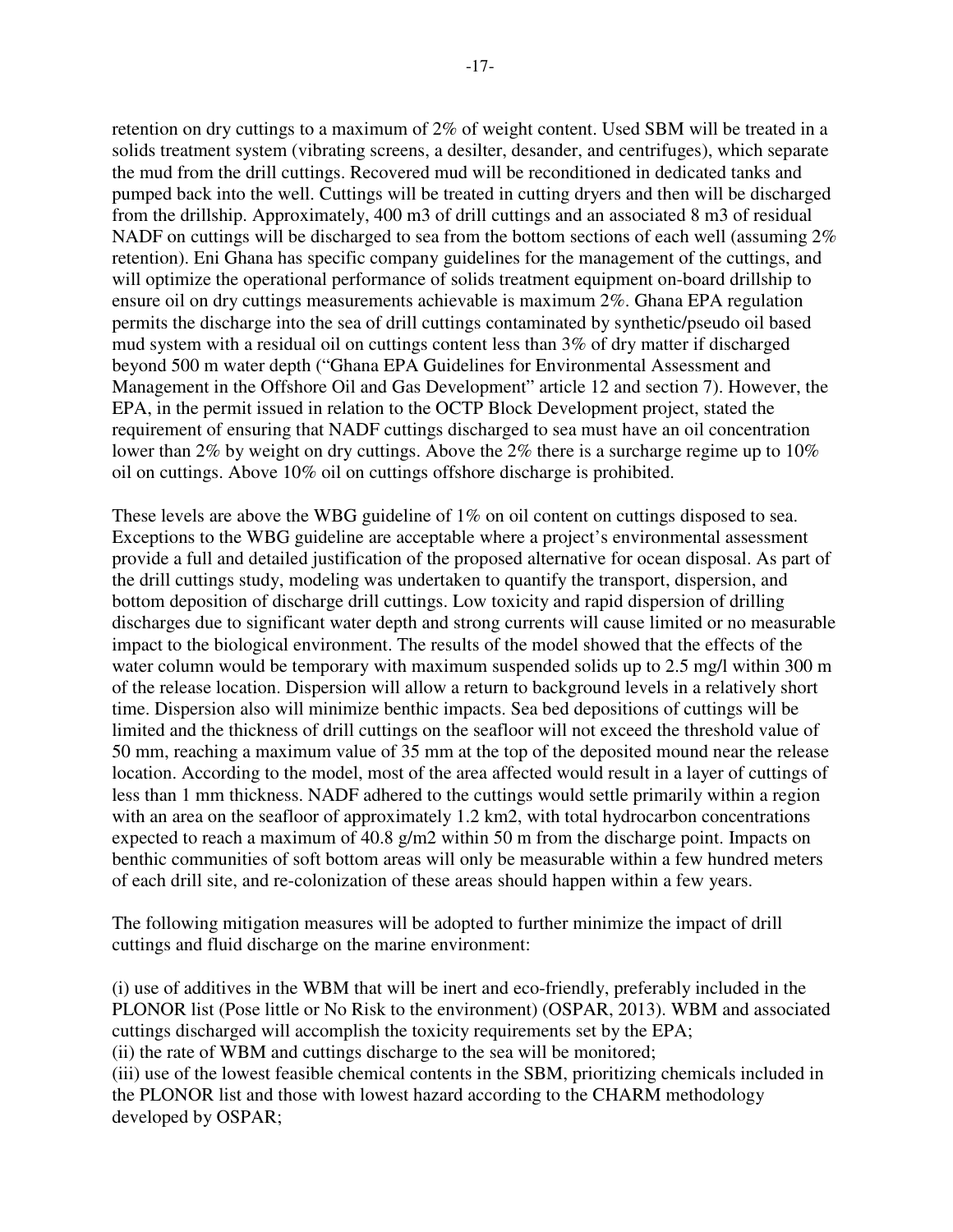(iv) treated dry cuttings for sections drilled with SBM will be discharged via a caisson at least 50 m below water surface. In any case, a good dispersion of the solids on the seabed will be demonstrated;

(v) the content of mercury and cadmium in the bentonite used will be monitored to ensure lowest levels possible and within the limits defined by Ghana EPA and consistent with WBG guidelines.

Oil Spill Prevention and Response. As discussed in the previous sections, the project facilities will be designed with a range of inherent measures aimed at minimizing the risk of potential oil and chemical spills. Spill prevention measures include: (i) process safety management and training of personnel; (ii) asset integrity assurance, through routine operator inspections, maintenance inspections and internal and external audits; (iii) process isolation, including emergency shut-down system as an integral part of an Integrated Combined Safety System, providing full alarm and fault status indication as well as valve isolation; (iv) incorporation of industry lessons; and (v) emergency preparedness in place.

Eni Ghana's "Development Drilling & Production Operations Oil Spill Contingency Plan – OCTP Block" (OSCP), which considers potential spill scenarios for both development drilling and production phases, is structured consistent with the International Petroleum Industry Environmental Conservation Association (IPIECA) guidance and conforms with relevant WBG guidelines. The OSCP is based on a three tiered response approach, categorizing potential oil spills in terms of their potential severity and the capabilities that need to be in place to respond. Oil spill risk assessment and quantitative modeling, based on the potential surface and subsurface oil spill release scenarios, have been conducted. Both deterministic and stochastic oil spill modelling were done using SINTEF's Oil Spill Contingency And Response (OSCAR) software, and covering a wide range of events, such as combinations of different release points, spill duration, oil characteristics, and total volume released. For each event the most probable (i.e. highest frequency) and the most severe (i.e. largest volume released) scenarios have been simulated as worst cases. An assessment of potential oil-spill related impacts to offshore and coastal environmental resources, including turtle nesting beaches, has been conducted. Eni Ghana will finalize the OSCP before development drilling, and measures will include an environmental lead as part of the response team and clear mechanism of escalation of response effort based on coastal and biodiversity sensitivity.

Eni S.p.A is a participant member of Oil Spill Response Limited (OSRL), an industry-owned cooperative which exists to respond effectively to oil spills worldwide, and has therefore immediate access to OSRL's Tier 2 and Tier 3 spill response technical advice, resources and expertise 365 days a year on a 24 hour basis, including West And Central Africa (WACAF) aerial surveillance and dispersant application services. Eni Ghana will also establish mutual aid agreements with other operators in Ghana.

# PS 4 – Community Health, Safety and Security

Community Health and Safety. The community of Sanzule, where the onshore component of the project will be located has a population of approximately 1,600. Sanzule is in the Ellembelle district, with a population of around 95,000. The main project-related health and safety concerns for the local population are accidents and leakage, socio-cultural and health impacts due to inmigration of workers and people in search of job and other economic opportunities, and conflicts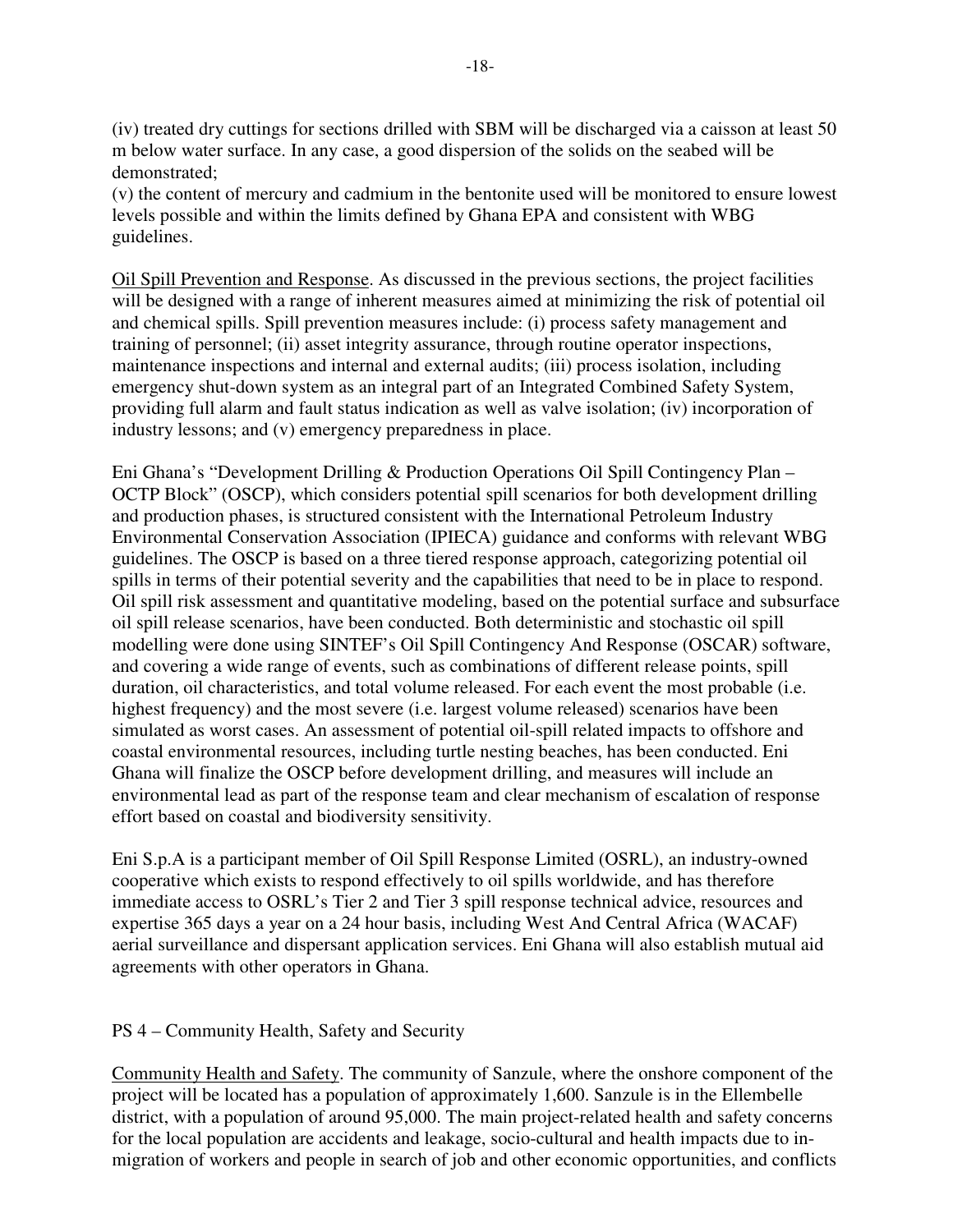with enforcement agents and project security in the FPSO and ROW exclusion zones. The ESHIAs for Phase-1 and Phase-2 identified these impacts and the project will implement mitigation measures to reduce and mitigate potential community health, safety and security impacts.

Eni Ghana will develop a Community Health Management Plan to minimize the risk and adverse impacts to community health that may arise from project activities. An Influx Management Plan will be developed in consultation with local communities and regional authorities to reduce and manage project induced in-migration to the area of the project and minimize associated negative impacts to local community health and safety.

The project will establish 500 meter radius buffer zones for safety and security reasons around offshore facilities (drilling units and FPSO) during development and production. There will be an exclusion zone of approximately 100 m either side of the gas export pipeline preventing people from using the beach in front of the ORF land acquisition area for fishing, landing catches and boats and gathering for fish-mongering or other activities during the development phase. A safety zone of 50 m (25 m on each side) will be established over the right of way (ROW) for the onshore pipelines. The pipeline path will be clearly indicated and certain activities such as planting trees, digging, setting fires and building any type of structure will be forbidden in the ROW. Free passage and movement of people will be ensured and some activities that do not pose a risk to the integrity of the pipeline or to the local population will be allowed.

Specific measures and layout considerations will be included in the ORF design to ensure that, in case of accidental events, thermal radiation loads following a fire and average concentration of methane in air will be within recommended industry safety standards at the boundaries of the facility. The need for a safety buffer zone around the ORF will be coordinated with national competent authorities.

A Marine Traffic Management Plan will be developed to manage vessel movements and ensure safe passage of fishing and other boats. Routes will be established and clearly communicated to the local population with specific emphasis on fishermen. The project will also develop and implement a Traffic Management Plan to minimize the risk of road traffic accidents and mitigate other traffic related issues that may cause health problems and nuisances to the community such as noise and dust.

As indicated in the Air Emissions and Noise section above, air emissions dispersion and noise propagation modeling was performed by the project. The modeling will be refined during ORF final design to inform the identification and development of emission reduction measures to ensure compliance with WBG guidelines and of noise attenuation measures to mitigate the residual impacts on the community receptors.

Through its corporate Code of Ethics, Eni is committed to actively contribute to promoting the quality of life, the socio-economic development of the communities where Eni operates and to the development of their human resources and capabilities. Eni is committed to respect the cultural, economic and social rights of the local communities in which it operates and to contribute to their exercise as possible.

Vitol Group has an Ethics Policy Statement that focuses on working with communities and local governments with respect, and is in the process of developing a Code of Conduct. Vitol will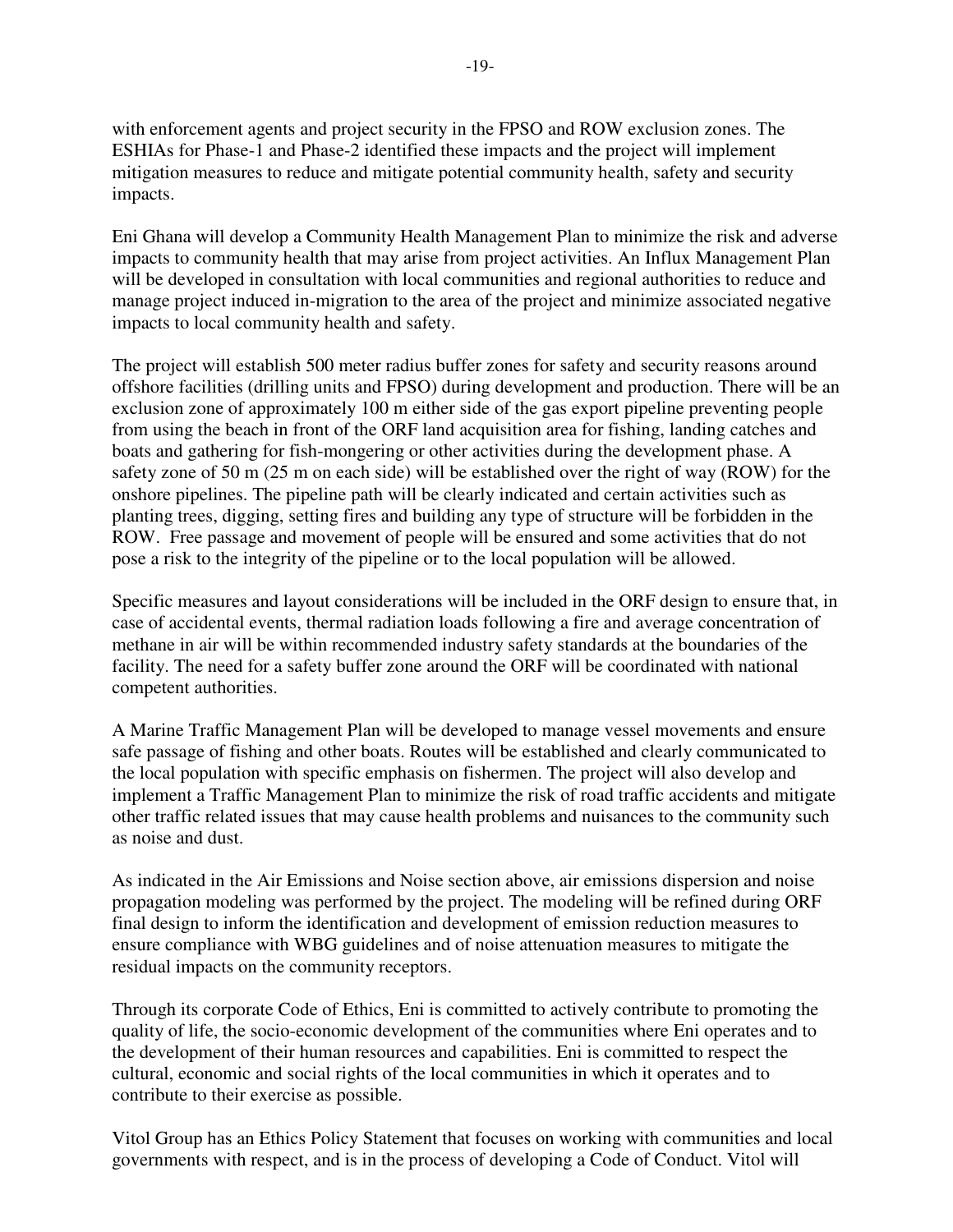work with Eni Ghana to develop a code of conduct with specific provisions to manage behavior of workers with/in local communities and avoid the incidence of nuisances and negative social and health impacts. The code of conduct will particularly consider local culture and customs, and will be applied to all project workers including those employed by contractors and subcontractors.

Emergency Preparedness and Response. As indicated above, Eni Ghana has developed an Emergency Response Plan. The project will ensure that the plan incorporates provisions to coordinate emergency response actions with relevant local authorities and will communicate and train community members on applicable aspects of the plan to ensure they are prepared in case of a project related emergency.

Security. Eni Ghana adheres to the Voluntary Principles on Security and Human Rights (Voluntary Principles) through its Management System Guideline for Security. Eni Guidelines on the Protection and Promotion of Human Rights refer, among others, to United Nations Universal Declaration of Human Rights, OECD Guidelines for Multinational Enterprises, and United Nations Basic Principles for the Use of Force and Firearms. The guidelines principles include a commitment to guarantee that Human Rights of local communities are not limited or violated in the activities aimed at ensuring the security of Eni personnel and assets, in cooperation with state and private security forces.

Eni Ghana contracts security services and has no directly-hired security personnel. Project security systems will comply with Ghana laws and regulations as well as the requirements of the Voluntary Principles. The security system will include, among other things, selection or personnel based on a careful background screening, training with regards to human rights requirements, and monitoring of performance. The project will develop a Security Management Plan for onshore and offshore facilities and activities in accordance with its policies. The project will have a dedicated patrol vessel to monitor offshore exclusion zones and will seek to establish an agreement with the Ghanaian Navy to support, if required, the project's effort to assure security and monitor the enforcement of exclusion zones. As part of the agreement, the project will support on-going training on principles on security and human rights. The project will encourage public security forces to disclose any agreement with the project.

Vitol's Security Policy states that security risks will be assessed and managed as an integral part of its business activities, and security guidelines will be developed and issued where required. Vitol will update its security policy to be aligned with the Voluntary Principles.

## PS 5 – Land Acquisition and Involuntary Resettlement

Ghana has a dual land tenure system, comprised of customary and statutory land tenure. After conducting an alternative analysis based on technical, environmental and social considerations of six macro regions, the project selected for the location of the ORF a site owned by the community of Sanzule under the customary system. Overall, the site is modified habitat, and the vegetation is mostly bush, secondary forest, and farmland used by community members mainly to grow crops, fish farming and gather firewood and other resources. A study conducted by the Town and Country Planning Department of Ghana confirmed the suitability of the proposed project location for industrial development based on analysis of the area and observations from stakeholder engagement with the people of Sanzule.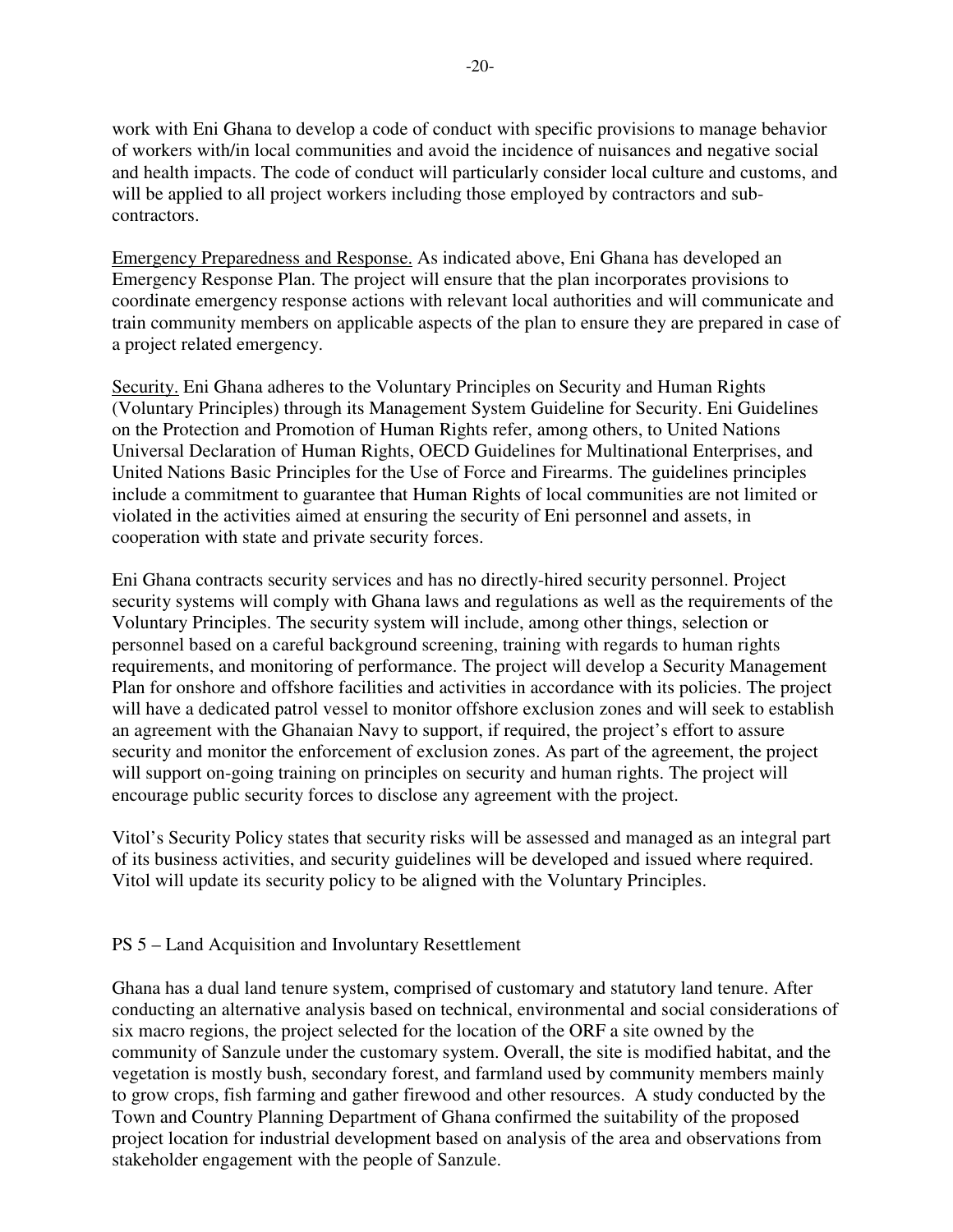Through consultation with the community, eni Ghana reduced the original footprint of the project from 257 to 237 acres in order to exclude a traditional cemetery and to avoid 13 dwellings where migrant fishermen reside. As a result of the footprint reduction and redesign, no physical displacement will be necessary to accommodate the project and no known cultural heritage sites will be affected.

The majority of the land is Stool land owned and managed under the traditional system by members of the Sanzule community, while a small number of plots (four plots) are privately owned lands. Eni Ghana has confirmed that, with the participation of the Ghana National Petroleum Corporation (GNPC) and the Ministry of Energy and Petroleum (MoEP), they negotiated through an agreement with all landowners, including Stool and private owners of Sanzule and signed on April 2<sup>nd</sup> a 30-year lease for the construction and operations of the ORF.

A survey updating affected plots and farmers conducted after the reduction of the original footprint indicated that there are currently 336 small farm plots or fishponds on the land acquired, affecting 238 individual farmers. Of the affected farmers 199 are eligible for compensation while the remaining 39 established their farms or fishponds after the cut-off date. Eni Ghana will conduct a review of the cut-off date disclosure process and if appropriate revise eligibility for compensation. Approximately half of the affected farmers claimed to own their farmland based on the customary system, while most of the others rented the land in exchange for a percentage of the harvest. Also half of the farmers indicated that farming is their main occupation; the other half use the land to supplement their livelihood. Eni Ghana will complement the baseline of the ESHIA to determine the amount of land available in the community for agricultural purposes and the level to which affected people and the community at large depend currently on the land to be occupied by the project.

Eni Ghana will comply with Ghanaian legislation for involuntary displacement, which has provision for compensation when development projects affect people's land, property or livelihoods. Legislation requires prompt and adequate compensation at either market value or replacement value and must include the cost of disturbance and incidental expenses or other damages suffered because of involuntary resettlement or displacement. This is in line with PS 5 principles.

Eni Ghana has engaged an international resettlement expert to assist in the development and implementation of a Livelihood Restoration Plan (LRP) for affected people in the community of Sanzule. A review of the Land Acquisition and Livelihood Restoration process was undertaken identifying gaps and developing an action plan to ensure compliance with all PS 5 requirements. The LRP will ensure that all landowners and land and resource users affected by the project, including those impacted by the pipelines' ROW and the ORF are compensated appropriately and are provided with assistance to improve or at least restore their living conditions. The LRP will provide options to the project affected people (PAP) that will include replacement land and support for reestablishing their crops, training on agricultural practices, training on other trades, support to establish a viable and sustainable livelihood and cash compensation. Transitional support will be given to all PAP and Eni Ghana will monitor implementation of the LRP throughout the process. Once all mitigation measures have been substantially completed and displaced persons are deemed to have been provided adequate opportunity and assistance to sustainably restore their livelihoods, Eni Ghana will undertake a completion audit comparing outcomes against objectives of the plan and current living conditions against living conditions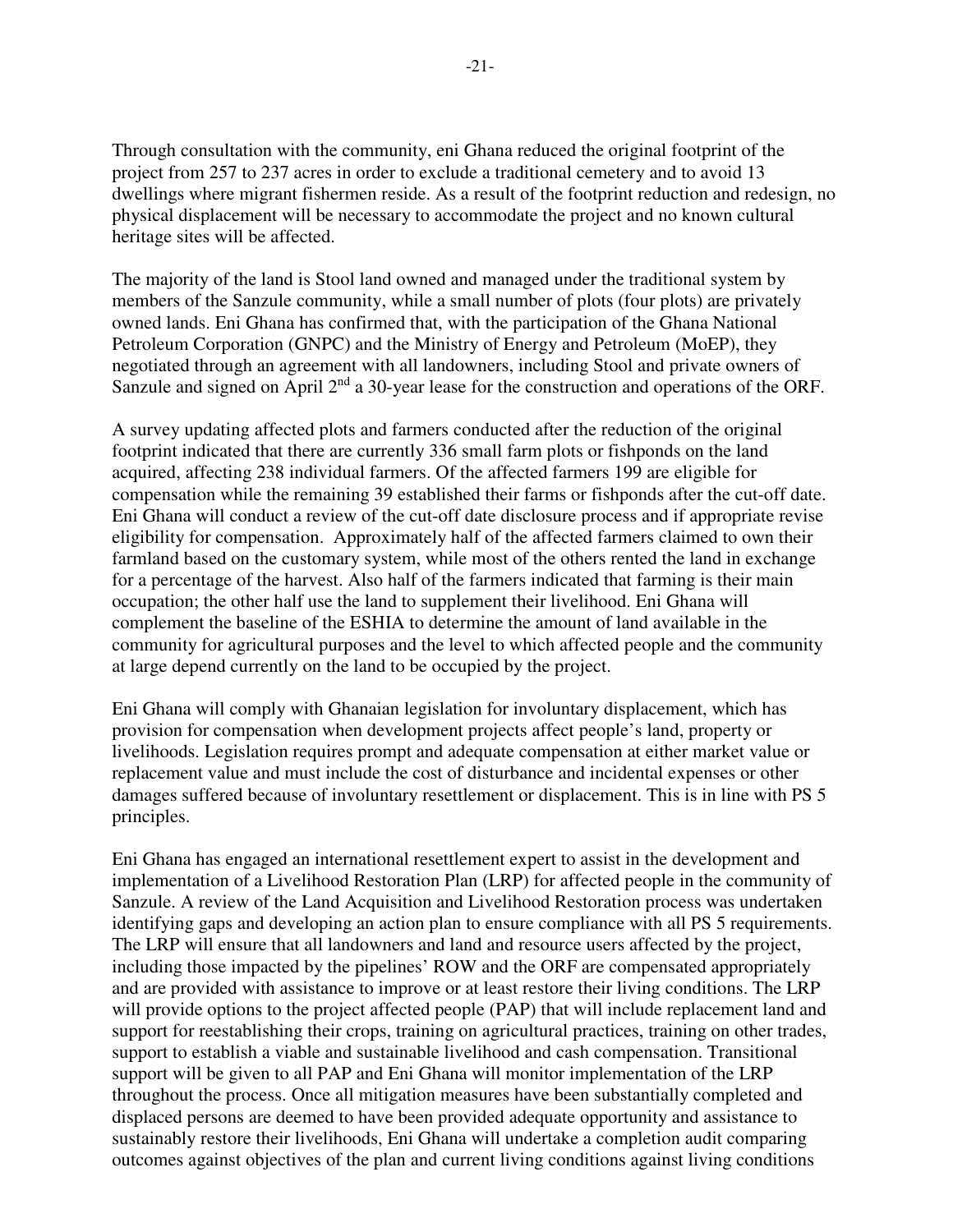prior to the start of the project. Supplemental actions may be required after the completion audit. The development of the LRP is in process and will be completed and disclosed prior to commencement of site-clearing or site-preparation activities. The project will also develop a Land Acquisition and Compensation Framework for any potential additional land acquisitions that may be required for the project or future expansions.

The project is also expected to cause economic displacement of fishermen mainly during the development phase, but also during operations as a result of the exclusion zones set for the offshore facilities. As per EPA guidance, the project will conduct a specific Fisheries Impact Assessment (FIA) and will develop a Fisheries Management Plan (FMP) that will include aspects related to fishing activity and associated socio-economic and cultural effects of the project; the FMP will also ensure fishermen are compensated appropriately and assistance for improving or at least restoring their living conditions is provided. The FMP will be similar to the LRP for displaced farmers in that it will provide viable livelihood restoration options for fishermen and transitional support as necessary, and will be monitored throughout its implementation to its completion. In addition, the project will develop a participatory monitoring program with the involvement of local fishermen, to assess and validate impacts to fisheries and fishermen as well as the effectiveness of mitigation measures. The plan will also include a compensation framework in line with PS 5 in case fishers are adversely impacted by an oil spill.

### PS 6 – Biodiversity Conservation and Sustainable Management of Living Natural Resources

The ESHIAs present baseline information on fish species, benthic communities, marine mammals, sea turtles, and marine and coastal birds, and identify risks and impacts on the biological components and the vulnerability of the biodiversity and natural resources present in the project area of influence.

The Gulf of Guinea and Ghana's waters are considered to be favorable habitat for marine mammals, especially due to the seasonal upwelling which boosts productivity and ensures food availability. A variety of marine mammal species have been recorded off the west coast of Africa and their ranges are known to include the Gulf of Guinea and Ghanaian waters; however, the distribution, population estimates and ecology of cetaceans in the region in Ghana is poorly understood due to the limited level of scientific studies undertaken. The majority of information is the result of land-based field research, mainly monitoring of fishing ports for landings of small cetacean by-catches as well as the study of stranded animals. The results of these studies show that up to 18 cetacean species (14 species of dolphins and 4 species of whales) could be present, permanently or temporarily, in Ghanaian waters. Based on their ecology and habitat requirements it is possible that other species, in particular baleen whales, could be present in the area, both in deeper waters in the vicinity of the wells and FPSO as well as in the shallow waters (coastal areas) over the continental shelf.

Marine turtles spend most of their life at open seas, though they can also be observed in coastal areas and ashore during their breeding season when they lay eggs on sandy beaches. Five species of marine turtles are known to occur along the coast of Ghana, namely the loggerhead (Endangered), the olive ridley (Vulnerable), the hawksbill (Critically Endangered), the green turtle (Endangered), and the leatherback (Vulnerable). All five species of sea turtles are listed by the Convention on International Trade in Endangered Species (CITES). Turtle nesting may occur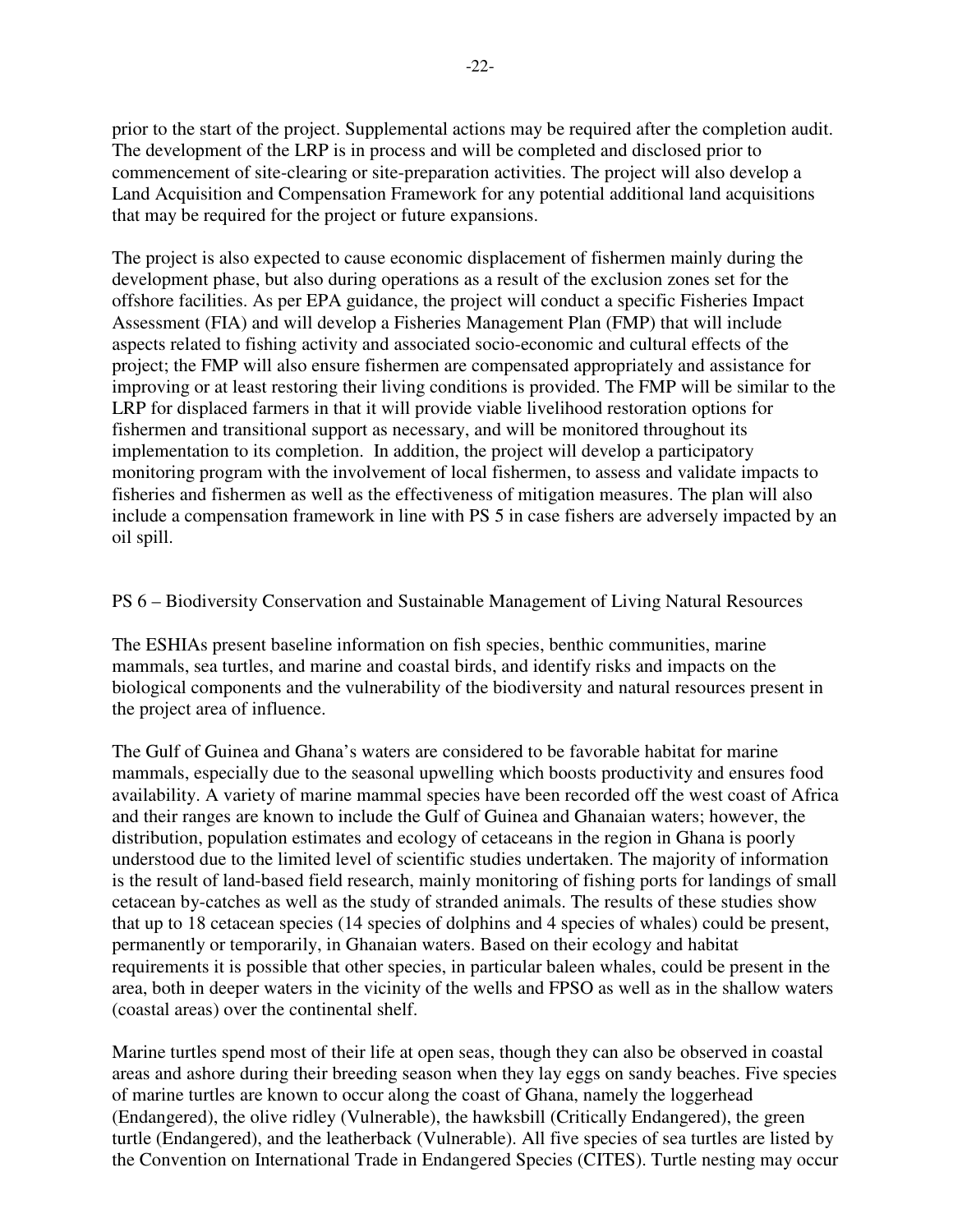all along the sandy coast of Ghana, accounting for approximately 70% of the country's coastline. Turtles are known to nest in the Western Region in beaches at Kengen, Metika Lagoon, Elonyi, Anochi, Atuabo and Benyin. Potential nesting sites cover therefore the whole coast from the Cote d'Ivoire border to the city of Axim, including the beaches close to human settlements. Nesting activity of green, olive ridley and leatherback turtles was documented in the last decades.

The project will develop and enforce a specific policy and procedures to ensure that impacts from traffic and operations of drilling vessels, support vessels and helicopters to marine mammals and turtles are minimal. Vessels will not be allowed to intentionally approach marine mammals and turtles and, where practicable, will alter their course or reduce speed to further limit the potential for disturbance or collision. Overall light intensity will be controlled and reduced to the extent practicable, without adversely affecting safety. Personnel on drilling rigs, the FPSO and field patrol vessels will be trained in marine mammal, turtle observation and monitoring to gather information on marine species distribution to inform future operations. A Biodiversity Management Plan, with special attention on marine turtles, will be developed and implemented, in collaboration with recognized species specialists. Seasonal constraints, associated with peak nesting season between October and February, will be incorporated in the construction and operation management plans.

Marine waters offshore Ghana are within the Central West African upwelling zone, with a major upwelling season from June to October and a minor upwelling season between December and February. Upwelling of cool, nutrient-rich water results in enhanced primary production, and therefore a situation conducive to high productivity for fish resources. Over 300 different species of commercially important fishes are reported for Ghana. A number of sensitive fish species, according to IUCN, are present offshore Ghana, including among others two species of sawfish, two species of angel sharks and a grouper, all considered as Critically Endangered. Although the project's direct footprint can be seen as negligible with respect to the extent of upwelling and its impact on fish resources, potential impacts on fisheries will be managed as discussed under PS 1 and PS 5.

Soft bottom benthic communities are expected to be consistently present in the project affected area. The baseline study conducted by the project indicated that the presence of corals is limited to isolated individuals and no larger coral communities were identified. No individuals or colonies of deep water corals have been observed as a result of the surveys along the pipeline route and in the vicinity of the wells. The baseline studies carried out did not identify any seabed features (e.g., mounds, faults, craters, wipeout zones) that are known to be associated with highdensity chemosynthetic sites. The presence of chemosynthetic communities was not recorded, although they have been reported in the region offshore of Ghana.

Ghana has not declared any marine protected areas, while there are 18 designated protected areas onshore, including five coastal Ramsar sites. The coastal districts of the Western Region host one of these protected areas, the Ankasa Conservation Area, and several forest reserves. The Ankasa Conservation Area and the Cape Three Points Forest Reserve are the closest protected areas and they are located 25 and 42 km to the northwest and east, respectively, of the ORF concession area. Ghana hosts approximately 40 Important Bird Areas (IBAs). The ORF concession lies within the boundaries of one of them, the Amansuri Wetland IBA. The IBA includes the freshwater Amansuri lagoon, flood plains of the Amansuri river, coastal Amansuri lagoon and estuary, and Esiama beach, and supports the largest stand of intact swamp forest in Ghana.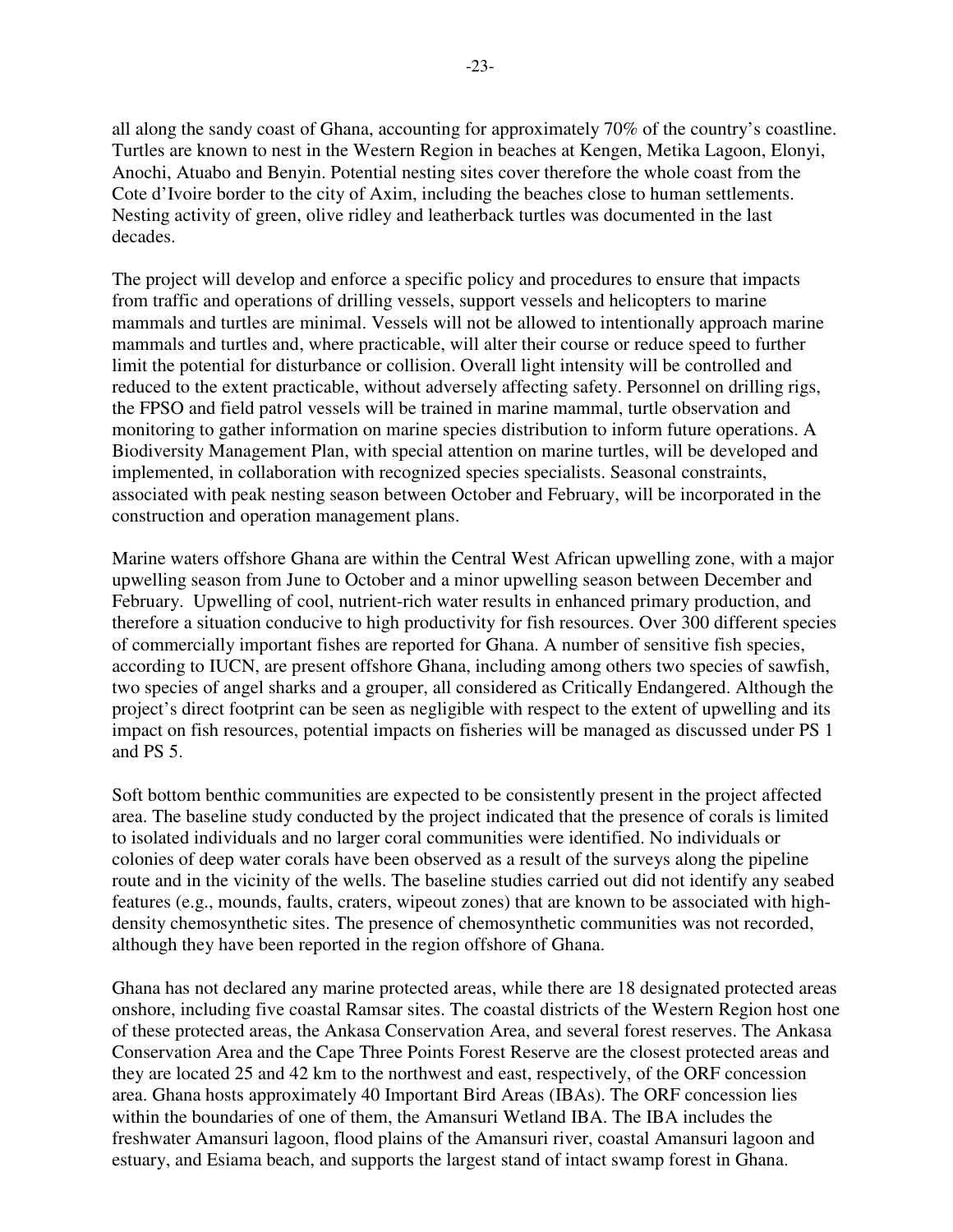Several communities are present within the boundaries of the IBA, including Atuabo, Beku, Bakanta, Krisan, Sanzule, and Nzulenso. The ORF concession is modified habitat, largely disturbed by human activity, but it is included within the IBA boundaries which extend in the project area mainly due to the nearby beach, as the triggering species (sanderling and the royal tern) usually dwell along the beaches during the boreal winter months. Dust, light, noise and vibration from construction and production operation activities as well as the presence of larger numbers of people in the area will result in direct disturbance to local fauna. It could also affect breeding and nesting patterns. A pre-construction survey will be undertaken to identify sensitive avian species that may be present, particularly during the boreal winter. To mitigate potential impact on IBA triggering species, seasonal constraints will be considered in the management plans. A process is ongoing, with the involvement of the Ghana Wildlife Society with funding from the Netherlands government, to designate the Amansuri area as a Ramsar site and the establishment of a Community Nature Reserve. Eni Ghana will collaborate with relevant institutions and conservation organizations with regards to the conservation of Amansuri Wetland IBA.

In addition, consistent with other operators in the area, the project will ensure that support helicopters will routinely avoid flying over the sensitive areas of Amansuri wetland and that, if avoidance is not feasible due to weather conditions, a minimum altitude will be specified, according to international good practice, when flying over this area to minimize disturbance to wildlife.

The risk of accidental oil spill impacts on these conservation sites will be minimized and mitigated through specific prevention and response measures defined in the Oil Spill Contingency Plan, as discussed under PS 3. Eni Ghana has confirmed access to external international capability for oiled wildlife response.

## **Stakeholder Engagement**

Eni Ghana has engaged authorities and other stakeholders at the national, regional and local levels including communities in the direct area of influence of the project through the environmental impact assessment process. Eni Ghana conducted a stakeholder identification and mapping exercise and stakeholders were classified in categories based on their potential level of influence on the project and the potential effects of the project on stakeholders. The project has and continues to engage the EPA, the Ministry of Energy and Petroleum, GNPC, Petroleum Commission, Ghana Maritime Authority, Western Region EPA and Fisheries Commission, Sekondi-Takoradi Metropolitan Assembly, Ellembelle District Assembly and local chiefs, elders and community members among others.

Eni engaged relevant stakeholders during the scoping process of Phase-1 and Phase-2 ESHIAs in October/November 2013 and December 2014 respectively. The Phase-1 and Phase-2 ESHIAs have been disclosed by the EPA in accordance with Ghanaian legislation including public hearings held in Accra and Takoradi-Sekondi in March to May 2015 with the participation of Eni Ghana. Complementary disclosure and consultation activities have been carried out by Eni Ghana, including an announcement of the project in Eni's webpage with a link to the IFC website where the full ESHIAs are available, distribution of ESHIA documents in relevant government offices and public places in the project region (such as the Western Regional library), the presentation of the ESHIAs through a workshop in the community of Sanzule on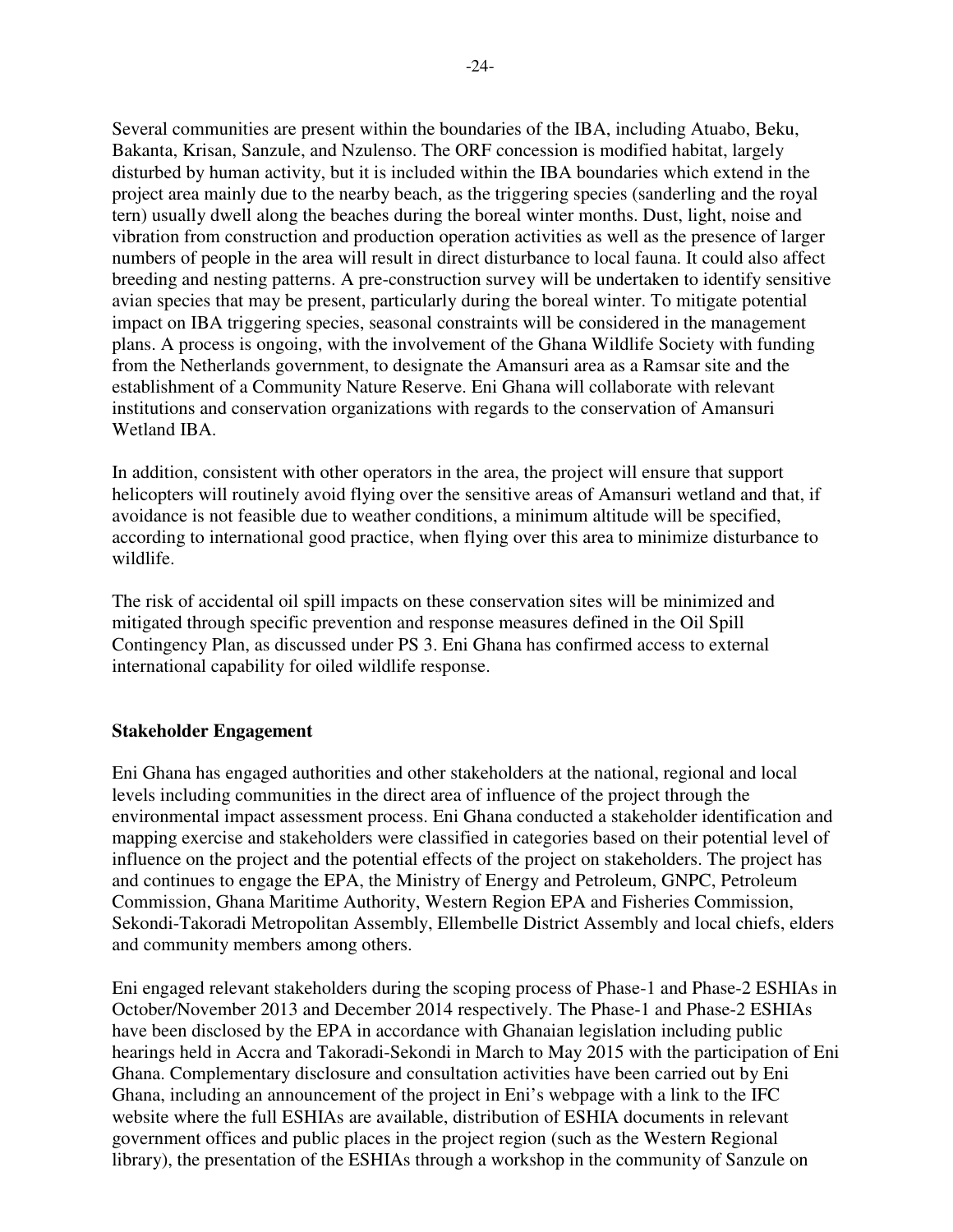March 31, 2015, and the development and distribution of an integrated non-technical summary of the Phase-1 and Phase-2 ESHIAs within the project-affected area.

Eni Ghana has and continues to register, analyze and incorporate stakeholders concerns and suggestions into the project design and the development of mitigation measures such as the reduction of land take for the ORF to avoid cultural heritage sites and physical displacement, and the increase of stakeholder engagement activities in the community of Sanzule. The project has developed a Stakeholder Engagement Plan (SEP) for the ESHIAs preparation and disclosure processes and a Stakeholder Engagement Framework for the development and production phases. The SEP will be reviewed, revised and updated periodically based on a thorough stakeholder analysis including identification of vulnerable groups such as residents of the nearby Kristen Refugee camp, youth, elders, households head by women and immigrant fishermen among others. The SEP for the development and production phases will contain procedures for information disclosure, consultation, negotiations, partnership development, incorporation of stakeholder concerns into project management and operations, and conflict prevention and conflict resolution including a grievance mechanism.

Through the Eni Foundation and Eni Ghana CSR initiatives, the project has supported local development projects in an ad hoc basis, such as the construction of eight community health clinics, expansion of three hospitals in the region and the construction of community bathrooms in Sanzule. Based on the experience of the JV sponsors, the project will develop and implement a community investment strategy for the area of influence of the project by identifying areas of potential social investment based on community assets and needs. The community investment strategy will be developed in consultation with local and regional stakeholders and considering existing local and regional development plans.

# **Local Access of Project Documentation**

Copies of the Phase-1 and Phase-2 ESHIAs will be made available at a number of locations for public review and comment including as minimum six Coastal Districts in the Western Region, Western Regional Library, Western Regional Coordinating Council, Petroleum Commission, Fisheries Commission, Ministry of Environment, Science, Technology and Innovation; Town and Country Planning; Ghana Maritime Authority; Ghana Wildlife Society; and Ghana Health Service.

In addition, the Environmental and Social Review Summary (ESRS) and the Environmental and Social Action Plan (ESAP), together with the Phase-1 and Phase-2 ESHIAs, will be available at the following locations:

Eni Ghana Name: Juan Deffis HSEQ Manager Address: 1st Floor Una Home Building – N12 Airport Bypass Road, Airport City – PMB KA 185, Accra, Ghana Tel: +233(0)302 761790 Fax:+233(0)302 761786 Email: Juan.Deffis@enighana.eni.com